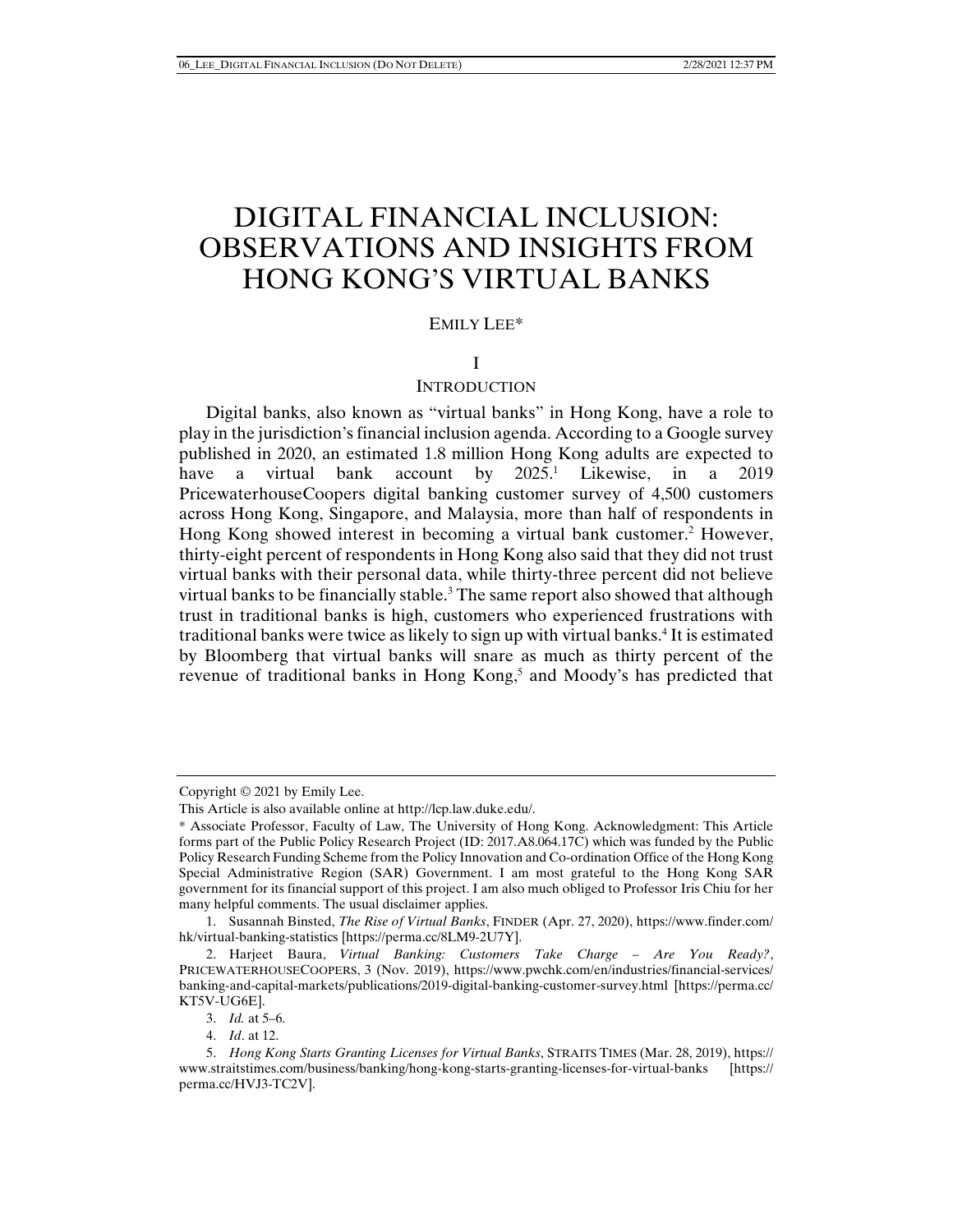virtual banks may create significant competition for most traditional banks in Hong Kong, except for the four largest Hong Kong banks.<sup>6</sup>

This Article examines issues affecting virtual banks, specifically those issues related to the financial technology (fintech) disruption and dealing with alternative banking and finance. It covers an expansive interpretation of Hong Kong regulatory law regarding the requirements for the authorization of virtual banks, with an accompanying study and critique of the financial industry's collection and storage of digital data in relation to privacy, drawing inspiration from international norms. It then discusses those regulations in terms of their effect on digital financial inclusion. Finally, it evaluates some potential challenges facing fintech lenders, virtual banks included, in a regulatory environment that promotes digital financial inclusion while seeking to manage financial consumerism. This Article adds to the literatures of banking, finance, information technology management, and consumer protection law enforcement by analyzing the latest digital financial inclusion developments in Hong Kong, following the Hong Kong Monetary Authority's (HKMA) issuing of virtual bank licenses in 2019 in an effort to promote financial inclusion and fintech innovation.

This Article focuses on the connection between financial inclusion and digital financial inclusion as it assesses the role of virtual banks in Hong Kong's financial inclusion agenda because this connection may be key to virtual banks' success. Given that virtual banks are incorporated in and will operate from Hong Kong, a small market that has long been dominated by traditional banks, including those six recently designated by the HKMA as domestic systemically important banks (D-SIBs),<sup>7</sup> virtual banks may not be able to provide complete financial inclusion for two reasons. First, under Hong Kong's current legal regime, virtual banks are, in general, subject to the same legal requirements as traditional banks, which prompts the question of whether and how this might hinder digital financial inclusion. This Article undertakes the original contribution of examining why Hong Kong's inflexible capital requirement, unclear demands on digital banking innovation, and outdated laws against technical risks may render its financial inclusion policy less effective. Second, limitations inherent in the business models of virtual banks can also hinder digital financial inclusion. The gaps and shortfalls in meeting financial inclusion needs will be expounded more

 <sup>6.</sup> *Research Announcement: Moody's – Entry of Virtual Banks is Credit Negative for Incumbent Hong Kong Banks*, MOODY'S INVS. SERV. (May 14, 2019), https://www.moodys.com/research/Mo odys-Entry-of-virtual-banks-is-credit-negative-for-incumbent—PBC\_1175869 [https://perma.cc/L75K-WZCJ] (noting that these banks "have strong franchises that attract sticky deposits and therefore are less vulnerable to deposit competition from virtual banks").

 <sup>7.</sup> According to the HKMA, authorized institutions designated as D-SIBs as of January 1, 2021 are (1) The Hongkong and Shanghai Banking Corporation Limited; (2) Bank of China (Hong Kong) Limited; (3) Standard Chartered Bank (Hong Kong) Limited; (4) The Bank of East China, Limited; (5) Hang Seng Bank Limited; and (6) Industrial and Commercial Bank of China (Asia) Limited. *See* Press Release, H.K. Monetary Auth., Designation of Domestic Systemically Important Authorized Institutions (Dec. 30, 2020), https://www.hkma.gov.hk/eng/news-and-media/press-releases/2020/12/20201230-3/ [https://perma.cc/JUQ8-EPHP] (linking to the latest list of D-SIBs in the Annex).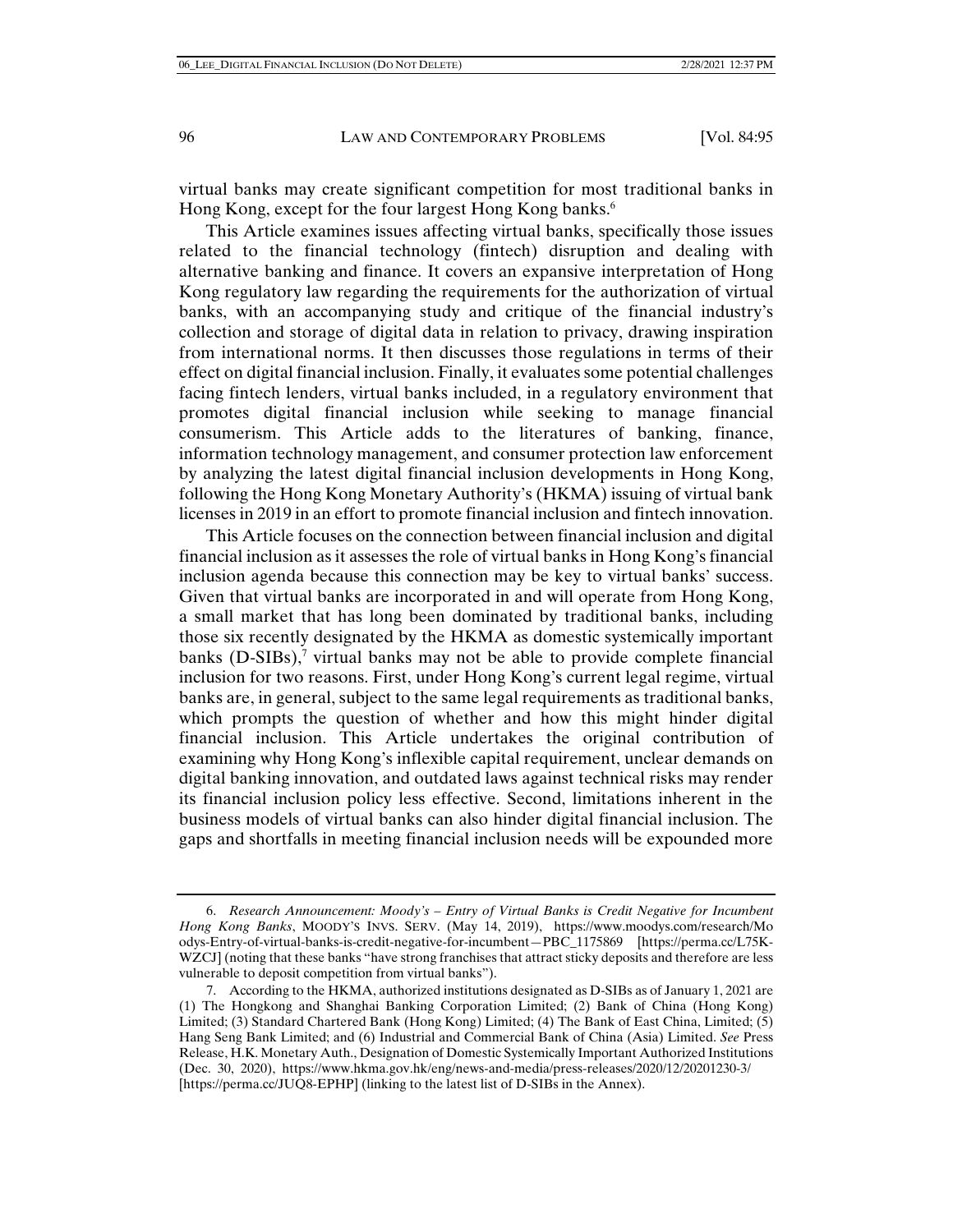clearly in Part IV of this Article, as they may come from either regulation or virtual banks' business models.

Where this Article is concerned, "traditional banks" refers to brick-andmortar banks that may not be dependent on the internet,<sup>8</sup> whereas "digital financial inclusion" is specifically associated with virtual banks operating on the online banking model. Taking a technology-enabled approach, virtual banks are positioned to expand financial inclusion through algorithmic know your client  $(KYC)^9$  and predictive analytics. This technology can make onboarding clients faster and easier, meeting customer needs while simultaneously achieving regulatory compliance. Although digital banking makes banking more accessible, some of its drawbacks, such as technological profiling, may actually impede financial inclusion.

The Article proceeds as follows. Following this introduction, Part II provides a basic anatomy of virtual banks in Hong Kong and their qualification requirements. Part III expounds on the regulatory environment and legal framework for virtual banks, as financial regulators in Hong Kong are revealing their intent to expand financial inclusion in the complex regulatory landscape for fintech. In the digital financial ecosystem, fintech is transforming finance and challenging current regulations related to financial inclusion. It therefore merits some consideration of whether virtual banks should be subject to some specific ex ante regulation that is not merely technologically neutral and general. This Part presents the main research findings of this Article as the author critiques Hong Kong's current legal regime for consideration by Hong Kong's financial regulators, lawmakers, and policymakers. Part IV summarizes the gaps and shortfalls in terms of the extent to which virtual banks meet financial inclusion needs, which may be caused by either regulation or virtual banks' business models. Part V offers some concluding remarks.

#### II

# VIRTUAL BANKS IN HONG KONG AND THEIR QUALIFICATION **REQUIREMENTS**

This Part describes the virtual banking landscape in Hong Kong and the qualification requirements that virtual banks must meet to achieve authorization from the HKMA, as well as the relationship between virtual banking and fintech. It then discusses regulation of data privacy in the fintech world, before laying out how fintech can both help and hinder financial inclusion.

 <sup>8.</sup> The terms "traditional banks," "brick-and-mortar banks," "incumbent banks," and "legacy banks" are used interchangeably in this Article.

 <sup>9.</sup> The KYC due diligence procedures fit within the HKMA's anti-money laundering policy and guidelines whereby banks are required to verify the identity of their clients and evaluate the risks involved with maintaining a business relationship with them. Banks conduct KYC procedures when bank customers open accounts and as they periodically update their clients' KYC details. Furthermore, banks are required to continuously monitor transactions made through the bank accounts in order to reduce the risk of identity theft, money laundering, and the financing of terrorism or criminal organizations, to give a few examples.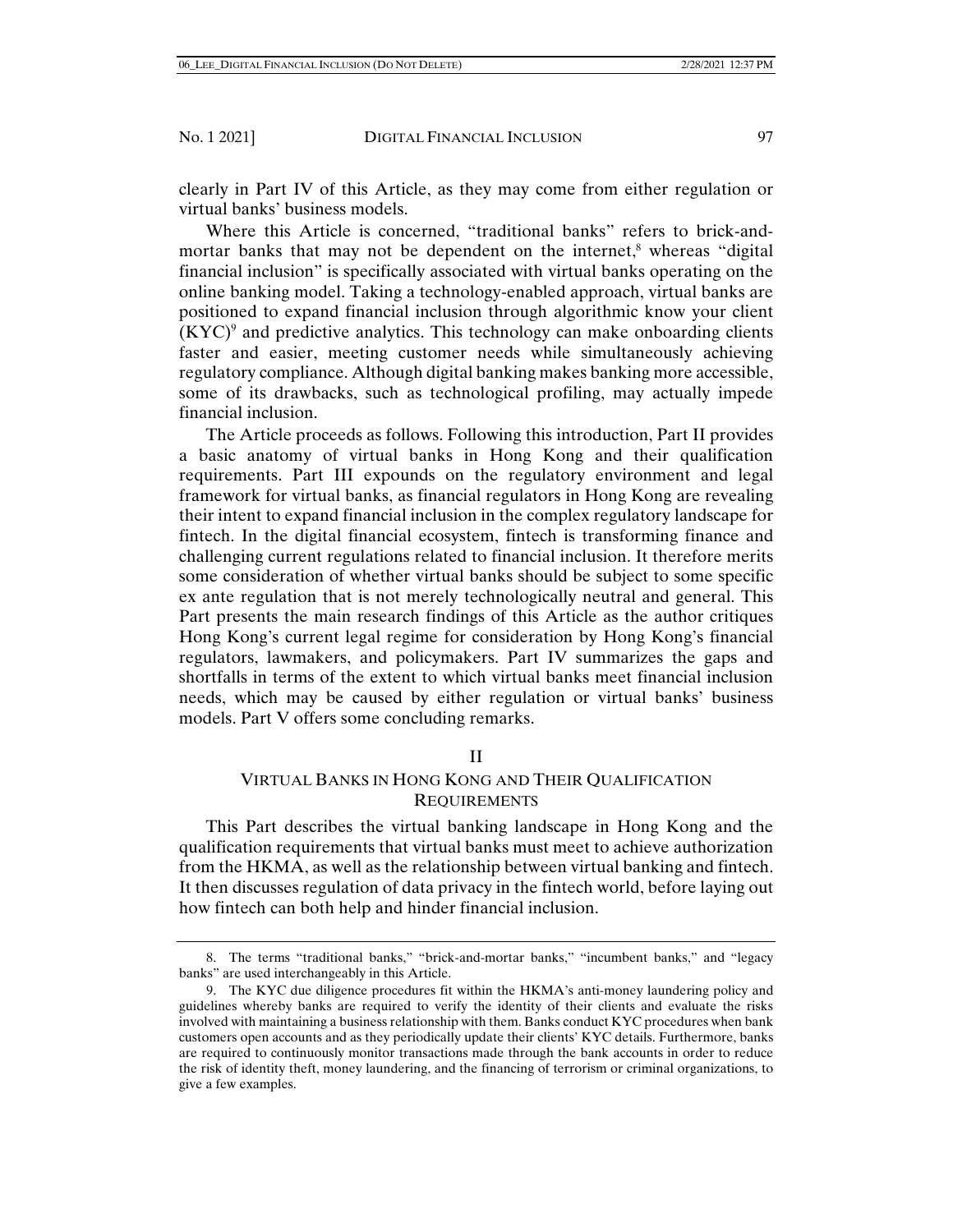As per the Guideline on Authorization of Virtual Banks, $10$  a virtual bank is defined as "a bank which primarily delivers retail banking services through the internet or other forms of electronic channels instead of physical branches."11 In a revised Guideline on Authorization of Virtual Banks published in 2018, the HKMA sets out principles for the authorization of virtual banks. This Guideline places particular focus on the required qualifications of virtual banks, including (i) the ownership structure; (ii) mandatory ongoing supervisory requirements; (iii) a physical presence in Hong Kong;<sup>12</sup> (iv) maintenance of technology-related risks and information security; (v) other risk management; (vi) the presence of a credible and viable business plan; (vii) an exit plan for the winding-up of business operations, should it become necessary; (viii) customer protection; (ix) outsourcing of computer or business operations of virtual banks to third-party service providers; and  $(x)$  capital requirements.<sup>13</sup>

### A. The Current Landscape of Virtual Banking in Hong Kong

In an effort to shake up retail banking through fintech, the HKMA granted eight virtual bank licenses over a span of a mere three months between March and May of 2019. On March 27, 2019, the HKMA granted banking licenses under the Banking Ordinance to Livi VB Limited, SC Digital Solutions Limited, and ZhongAn Virtual Finance Limited.<sup>14</sup> Later, in the same manner, the HKMA granted another banking license to WeLab Digital Limited on April 10, 2019.15 On May 9, 2019, the HKMA also licensed Ant SME Services (Hong Kong) Limited, Infinium Limited, Insight Fintech HK Limited, and Ping An OneConnect Company Limited to operate as virtual banks.16 Of these eight new virtual banks, three—Infinium, Livi, and SC Digital Solutions—are

 <sup>10.</sup> The Guideline on Authorization of Virtual Banks was first issued by the HKMA on May 5, 2000 and subsequently updated on Sep. 21, 2012 under section 16(10) of the Banking Ordinance in Hong Kong. The Guideline was further revised on May 30, 2018. *See* H.K. MONETARY AUTH., BANKING ORDINANCE, AUTHORIZATION OF VIRTUAL BANKS: A GUIDELINE ISSUED BY THE MONETARY AUTHORITY UNDER SECTION 16(10), at 1 (2018), https://www.hkma.gov.hk/media/eng/doc/keyinformation/press-release/2018/20180530e3a2.pdf [https://perma.cc/NQ2A-KYC6] (explaining that the 2018 update supersedes the previous revised guideline).

 <sup>11.</sup> *Id.*

 <sup>12.</sup> *Id*. at 2–3 (explaining that "[it] is necessary to provide an office in Hong Kong for interfacing with" both the HKMA and customers). Distinct from a brick-and-mortar operating model, a virtual bank is nevertheless required to maintain a physical presence in Hong Kong as its principal place of business. This is an apt procedure for businesses that cover a large segment of retail customers.

 <sup>13.</sup> *Id.* at 5.

 <sup>14.</sup> Press Release, H.K. Monetary Auth., Granting of Virtual Banking Licenses (Mar. 27, 2019), https://www.hkma.gov.hk/eng/news-and-media/press-releases/2019/03/20190327-3/ [https://perma.cc/ 79NX-7X94].

 <sup>15.</sup> Press Release, H.K. Monetary Auth., Granting of Virtual Banking License (Apr. 10, 2019), https://www.hkma.gov.hk/eng/news-and-media/press-releases/2019/04/20190410-4/ [https://perma.cc/ YK92-D2QT].

 <sup>16.</sup> Press Release, H.K. Monetary Auth., Granting of Virtual Banking Licenses (May 9, 2019), https://www.hkma.gov.hk/eng/news-and-media/press-releases/2019/05/20190509-3/ [https://perma.cc/ 97YS-VLQ4].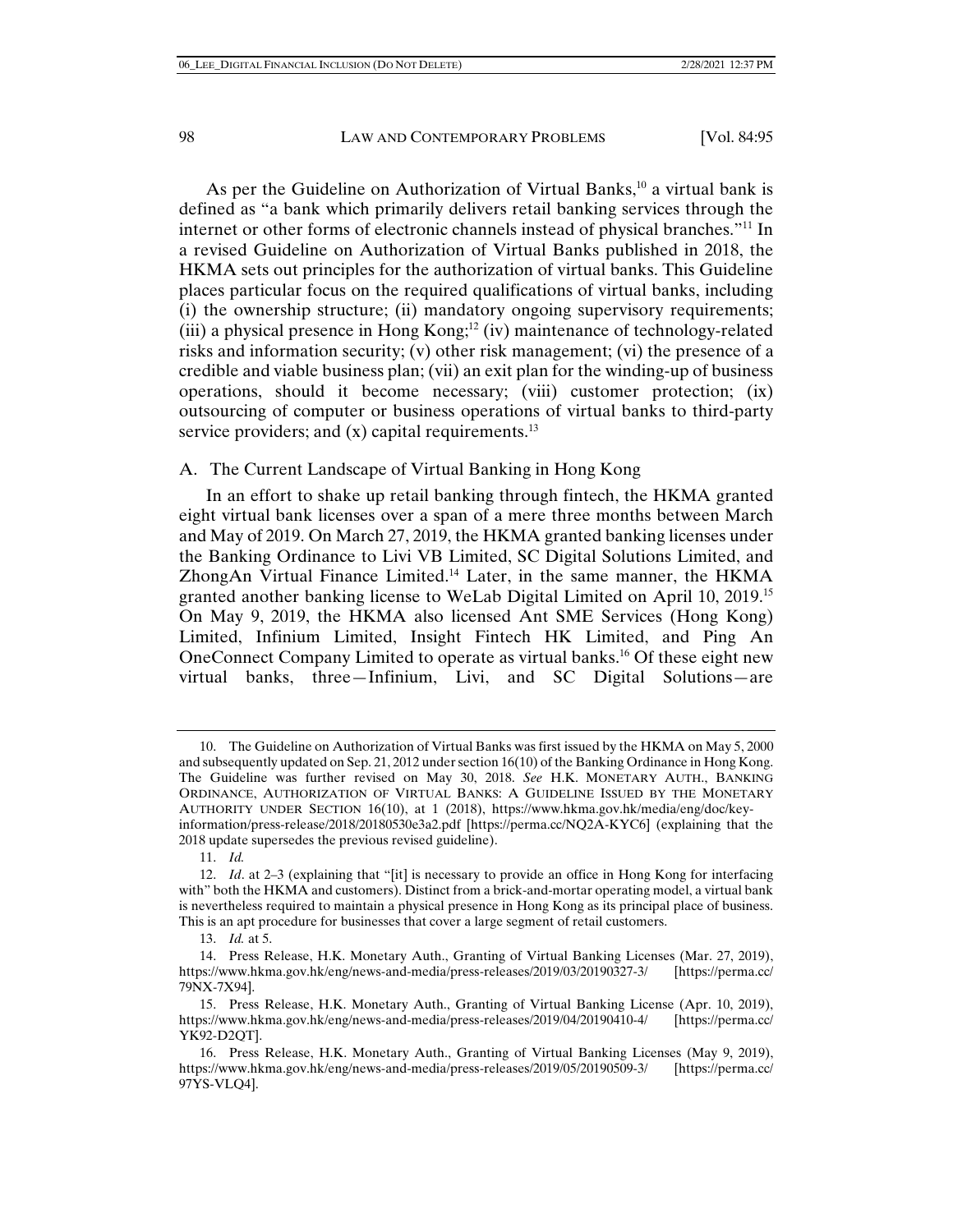collaborations between financial institutions and technology firms,  $17$  while Ping An OneConnect is an affiliate company of Pin An Group, an insurance giant in China. The main shareholders of the others (Ant SME Services, Insight Fintech, and WeLab Digital) are technology firms.<sup>18</sup>

Activities from some of the virtual banks in Hong Kong indicate that traditional banks, also, can partner with fintech firms to form virtual banks, which in turn could operate as separate legal entities or as part of traditional banks' existing business infrastructure.<sup>19</sup> While virtual banks operate solely online, traditional banks can also provide more banking options—for example, speedy payment and transfers or easy account maintenance—to improve market choice, thereby promoting financial inclusion without necessarily being digital.

In theory, virtual banks, whether in the form of technology companies or subsidiaries of financial institutions—such as incumbent banks or insurance companies—can increase financial inclusion because exclusively online operation is a more cost-effective alternative to the physical building and infrastructure of traditional banks. As digital set-ups are cheaper, a greater number of entities such as virtual banks—along with fintech start-ups and online-based payment companies—join the supply side, improving market choice and increasing financial inclusion. Virtual banks in Hong Kong are expected to conduct the same customer due diligence (CDD) and record-keeping procedures as traditional banks.20 Even so, use of big data makes it possible for virtual banks to approve

 18. *See id*. (explaining that these firms will not be a collaboration between financial firms and technology firms). Ant Financial, an affiliate company of the Chinese Alibaba Group, is a major shareholder of Ant SME Services. Insight FinTech's shareholders are AMTD and Xiaomi. WeLab Digital is owned by WeLab, a fintech start-up in Hong Kong.

 19. For example, MOX Bank Limited ("MOX"), formerly known as SC Digital Solutions Limited, is a newly licensed virtual bank in Hong Kong launched by Standard Chartered Bank (Hong Kong) Limited, in partnership with PCCW, HKT and Ctrip Finance. As per MOX's website, "Mox is a licensed bank in Hong Kong under the name of Mox Bank Limited, a subsidiary of Standard Chartered Bank (Hong Kong) Limited." *See* MOX BANK LIMITED, *About Us*, https://mox.com/about-us/ [https:// perma.cc/Z2U6-FF9P]. Within MOX's corporate structure, however, nine of its twelve directorial members have previously held senior positions at Standard Chartered. *See id*. "The Directors [of MOX] consider the immediate holding company and ultimate holding company of the Bank to be Standard Chartered Bank (Hong Kong) Limited and Standard Chartered PLC respectively . . . ." *See* MOX BANK LTD., CONDENSED INTERIM FINANCIAL STATEMENTS (UNAUDITED) 18 (June 30, 2020), https://vpr. hkma.gov.hk/statics/assets/doc/100326/fd\_int/fd\_int\_0620\_pt01\_eng.pdf [https://perma.cc/6UZV-L4HJ]. As a subsidiary, MOX operates independently from its parent holding companies. Nevertheless, Standard Chartered Bank (Hong Kong) Limited's website invites clients to "[s]tep inside our Hong Kong virtual bank" as "[w]e believe our existing clients will become the first champions of this exciting new offering." *See* Deniz Güven, *Step Inside Our Hong Kong Virtual Bank*, STANDARD CHARTERED (May 29, 2019), https://www.sc.com/en/navigate-the-future/hong-kong-virtual-bank/ [https://perma.cc/S8KL-9G65].

 20. Bills Committee on Anti-Money Laundering and Counter-Terrorist Financing (Financial Institutions) (Amendment) Bill 2017 and Companies (Amendment) Bill 2017, Legislative Council Paper

 <sup>17.</sup> Sukrit Khatri, *A Skeptical Look at HK's 8 New Virtual Banks*, MEDIUM (May 22, 2019), https:// medium.com/swlh/a-skeptical-look-at-hks-8-new-virtual-banks-71bcd999a45d [https://perma.cc/DC88- P56H] (explaining that owners of these three firms are, as indicated by the following parentheticals, (1) Infinium Limited (Tencent, ICBC Asia, Hillhouse Capital, and Hong Kong Exchanges and Clearing Limited (HKEX)); (2) Livi (Bank of China (Hong Kong), JD Digits, and Jardines); and (3) SC Digital Solutions (Standard Chartered Bank, HKT, PCCW, and Ctrip)).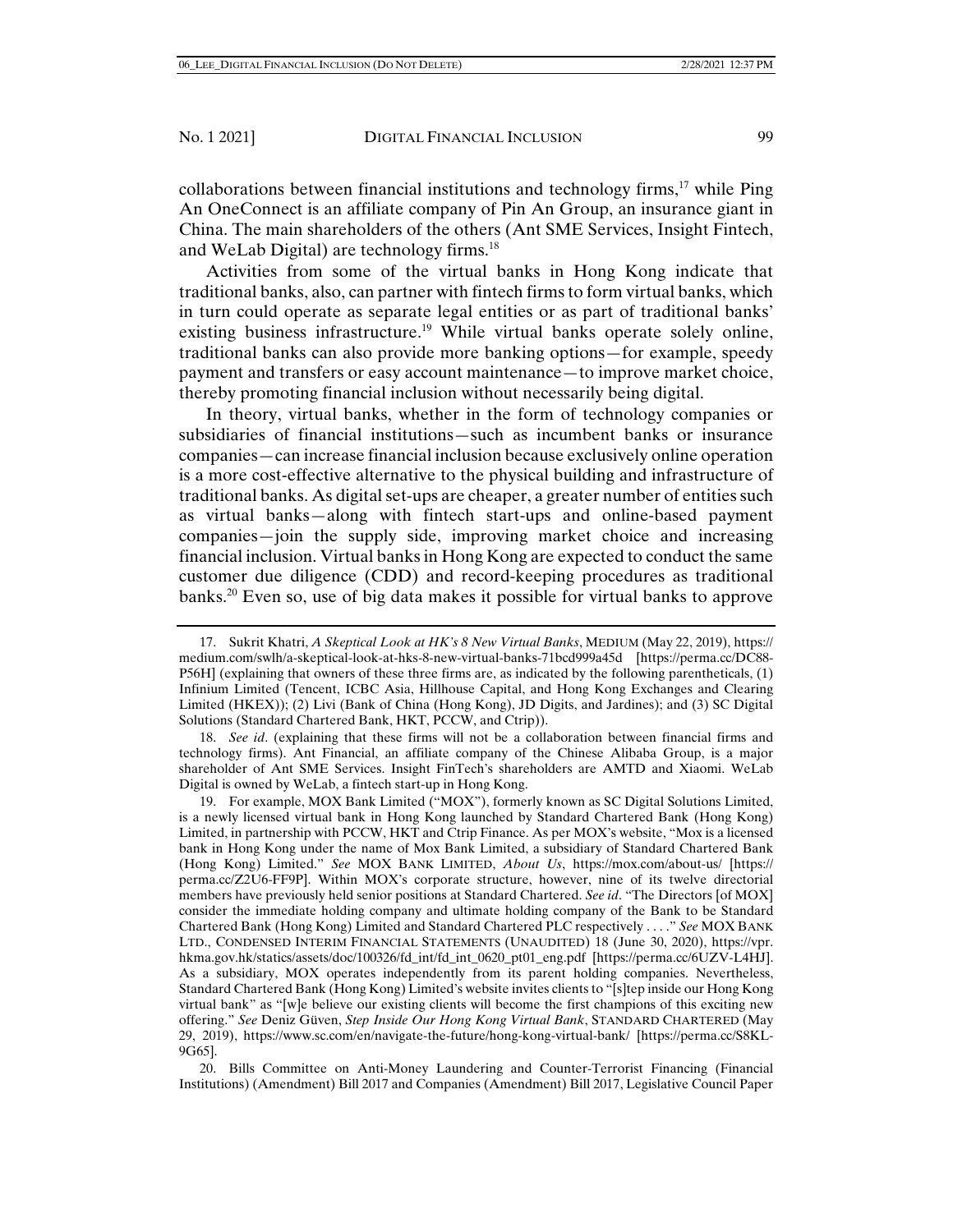loan applications within minutes, without any physical document proof. Since small and medium-sized enterprises (SMEs) are the backbone of Hong Kong's economy, virtual banks' establishment could be driven by demands to expand digital financial inclusion for those previously financially excluded and underserved, many SMEs included.

Virtual banks are expected to improve the financial inclusion situation in Hong Kong. When the HKMA invited applicants for virtual banks, it had a twopronged goal: (a) to promote the application of fintech and innovation in Hong Kong to offer a new kind of customer experience; and (b) to promote financial inclusion, given that virtual banks' business target is retail customers, some of whom were previously denied access to the banking system. Increasing digital financial inclusion can lead to institutions taking on riskier customers. Yet even virtual bank account opening is closely linked to the Anti-Money Laundering and Countering the Financing of Terrorism (AML/CFT) requirements, which were cited as reasons for traditional banks' practices of rejecting risky customers, a problem known as "de-risking."21 It remains to be seen whether virtual banks can maneuver technology to increase financial inclusion despite being subject to the same AML/CFT requirements.

Since the HKMA's regulatory aim is to enhance financial inclusion, it maintains "the view that virtual banks should not impose any minimum balance requirements or low-balance fees on customers."22 Yet it is unclear to what extent the HKMA expects the expansion of virtual banks to improve financial inclusion. Given that virtual banks are digital in nature, they are capable of either financial inclusion or exclusion. Digital financial inclusion occurs when virtual banks apply big data in meeting the KYC requirements. For example, some virtual banks do not require clients to provide physical identity cards or document proof, making bank account opening easier and faster. On the other hand, virtual banks are prone to relying on algorithms to make and rationalize decisions. Digital financial exclusion will likely result from such algorithmic profiling.

# B. The Mechanics of Digital Banking

Unlike electronic banking—that is, online banking—which traditional banks can employ to diversify and assist their provision of services and products, virtual

No. CB(1)496/17-18, at 1 (2018), https://www.legco.gov.hk/yr16-17/english/bc/bc07/reports/bc 0720180124cb1-496-e.pdf [https://perma.cc/U4HK-S3VQ]. *See also* Anti-Money Laundering and Counter-Terrorist Financing Ordinance, (2019) Cap. 615 (H.K.) (setting out the relevant CDD and record keeping requirements in Schedule 2).

 <sup>21.</sup> *See* HONG KONG INSTITUTE OF CHARTERED SECRETARIES, BANK ACCOUNT OPENING SURVEY: CONTINUING DIFFICULTIES IN COMPANIES OPENING BANK ACCOUNTS IN HONG KONG 3 (July 2018), https://www.hkics.org.hk/media/publication/attachment/PUBLICATION\_A\_2418\_HKICS \_Bank\_Account\_Opening\_Survey\_Report\_2018.pdf [https://perma.cc/22RP-FAKY].

 <sup>22.</sup> *See* Press Release, H.K. Monetary Auth., Guideline on Authorization of Virtual Banks (May 30, 2018), https://www.hkma.gov.hk/eng/news-and-media/press-releases/2018/05/20180530-3/ [https:// perma.cc/48ZL-L4FS] (explaining "that a key objective of introducing virtual banks in Hong Kong is to help promote financial inclusion by leveraging on these banks' IT platforms that would lower the incremental cost of taking in additional customers").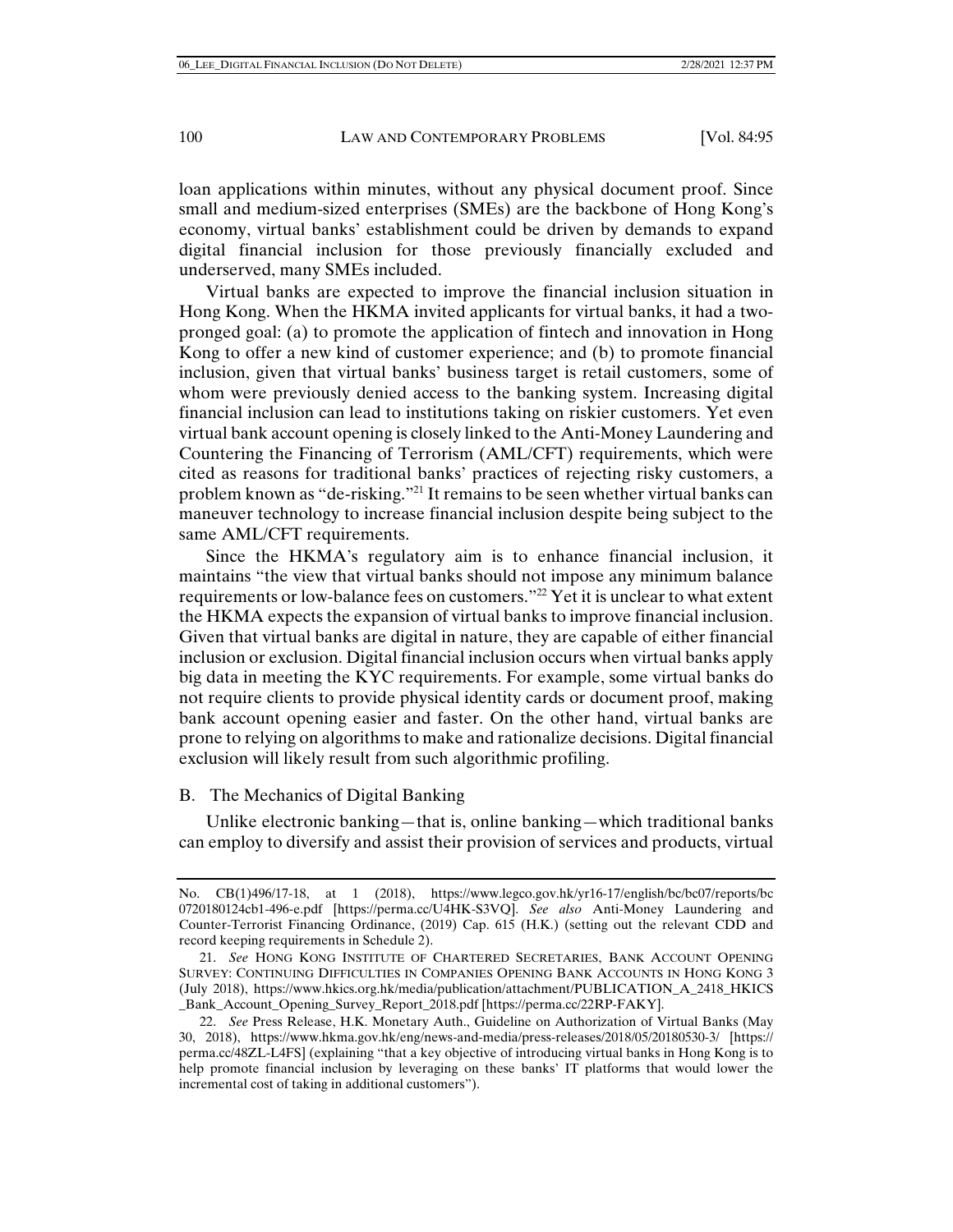banks are internet-only banks.<sup>23</sup> Virtual banks are distinguishable from traditional banks because the latter simply use the internet as another channel to their customers, who use the internet in combination with other channels to access a host of banking services via bank branches for branch banking, telephones for telephone banking, and automated teller machines for ATM banking.24 Virtual banking can be differentiated from electronic banking due to its lack of any reliance on physical infrastructure.25 Simply put, while traditional banks maintain the branch system, virtual banks operate on the "no-branch model." And unlike traditional banks, which provide the flexibility of a dual system—either online or offline—to accommodate customers, virtual banks do not offer the same flexibility, as they forgo the physical buildings and infrastructure of traditional banks in order to operate primarily through the internet.26

The technology-enabled prowess of virtual banks keeps them abreast of the latest online business opportunities, likely through harnessing knowledge of their customers' lifestyles and applying big data power to analyze customer movements and behavior patterns. This makes it easy for virtual banks to crosssell financial products such as travel insurance, credit cards, loans, and savings deposits. There are pros and cons to the data-powered predictive analytics used by fintech banks<sup>27</sup> for cross-selling. The pros include market choice and personalized recommendations for customers of fintech banks. The cons could be exploitative selling or mis-selling and misuse of data.

# C. Fintech Regulation and Data Privacy

Encouraging fintech innovation is not only compatible with other legal and regulatory objectives—including financial inclusion, stability and integrity, and consumer protection—but is also mutually reinforced through them.<sup>28</sup> The governance of fintech companies focuses on several key aspects of consumer protection which include, among others, fair treatment of customers, conflicts of interest management, standardized pre-contractual disclosure practices, transparency on fees and charges, customer complaint handling and redress mechanisms, and liability and settlement arrangement. Conflicts of interest, for

 <sup>23.</sup> Christian N. Watson, *The Growth of Internet-only Banks: Brick and Mortar Branches are Feeling the "Byte"*, 4 N. C. BANKING INST. 345, 346 (2000).

 <sup>24.</sup> *See id.* at 351–52 (explaining that Wells Fargo had no intention at the time to start Internet-only banking because it assumed customers preferred "to use the Internet in connection with its other four channels: traditional branches, supermarket offices, ATMs, and telephones").

 <sup>25.</sup> *See id.* at 349 ("The Internet banks are able to stay in business because of their amazing cost savings infrastructure (or lack thereof).").

 <sup>26.</sup> *Id*. at 346–47.

 <sup>27.</sup> Different in concept from virtual banks, fintech banks refer to those banks that deploy financial technology in their provision of services or products. Fintech banks can include both virtual banks and traditional banks.

 <sup>28.</sup> GLOBAL P'SHIP FOR FIN. INCLUSION, 2014 FINANCIAL INCLUSION ACTION PLAN 2 (Sep. 2, 2014), http://www.g20.utoronto.ca/2014/2014\_g20\_financial\_inclusion\_action\_plan.pdf [https://perma.cc/ 66KQ-MHDM].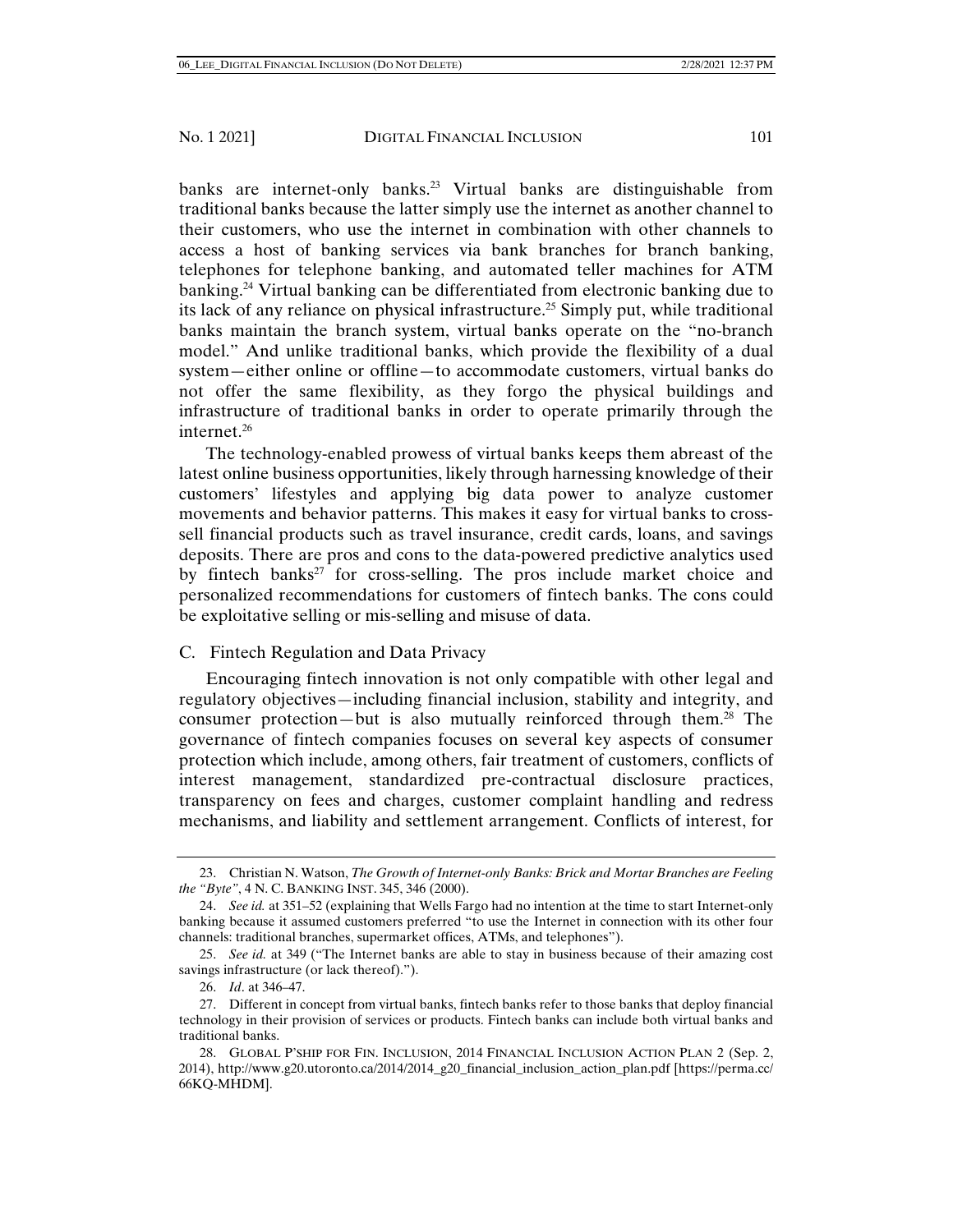example, can be managed by acquiring customers' consent, although customers are often unaware that boilerplate consents result in the sharing of their information or potential exploitation.

One crucial aspect of consent is online storage of data or customer information, an issue of great relevance to virtual banks. To enhance transparency, and as a good practice, banks can observe the internationally accepted privacy protection guidelines, revised and issued by the Organisation for Economic Co-operation and Development in 2013, by stating clearly in the privacy agreement where the customer data are stored.<sup>29</sup> Mutually beneficial partnerships between banks and fintech firms, with the help of consulting and analytics firms, allow fintech firms to scale their technology by accessing banks' large capital and customer bases, while banks gain assistance in harnessing customer data in order to improve services and product offerings.30 By leveraging data's potential scale and power, fintech firms provide a data platform that "standardize[s] and clean[s] partner banks' data, source[s] additional data from third parties" such as social media firms including Facebook, Google, and WeChat, and tests data in a confined secure environment—that is, the fintech sandbox. $31$  There are legal implications with sourcing and testing data. As such, it is considered good practice by banks, including virtual banks, to obtain separate consent from their customers for the purposes of sourcing data from third parties, given that banks only own data with respect to customer identification, often collected during the KYC process.32 This data normally do not include additional information pertaining to consumers' spending habits and preferences, which is otherwise owned by social media firms, but can be used by banks for cross-selling purposes.

## D. Fintech's Influence on Financial Inclusion

Particular characteristics of virtual banks that enhance financial inclusion include easier and faster bank account opening, easier ways to provide identity for compliance with KYC requirements, and quicker, algorithmically-driven decision-making for loan approval. Additionally, the imminent application of electronic identification (e-ID) will soon digitalize Hong Kong's population, increasing the likelihood that virtual banks' services will be more inclusive. Hong

 <sup>29.</sup> Organisation for Economic Co-operation and Development [OECD], *The OECD Privacy Framework*, 100, (July 11, 2013), https://www.oecd.org/sti/ieconomy/oecd\_privacy\_framework.pdf [https://perma.cc/6HRW-R8PM] ("Generally, the emphasis on consent based on overly complex privacy policies that provide few real options and few limitations on collection and use diminish the effectiveness of privacy protections that are intended to support the individual's role in controlling his or her own personal data.").

 <sup>30.</sup> INST. OF INT'L FIN. & CTR. FOR FIN. INCLUSION AT ACCION, ACCELERATING FINANCIAL INCLUSION WITH NEW DATA 21–22 (2018), https://www.iif.com/portals/0/Files/private/finewdata\_cfi.pdf [https://perma.cc/BY22-NDSF].

 <sup>31.</sup> *See id.* at 22; *see infra* Part III.

 <sup>32.</sup> H.K. OFFICE OF THE PRIVACY COMM'R FOR PERS. DATA, GUIDANCE ON THE COLLECTION AND USE OF PERSONAL DATA IN DIRECT MARKETING 3 (Nov. 2012) https://www.pcpd.org.hk/ english/publications/files/DM\_e.pdf [https://perma.cc/UEA4-T69K].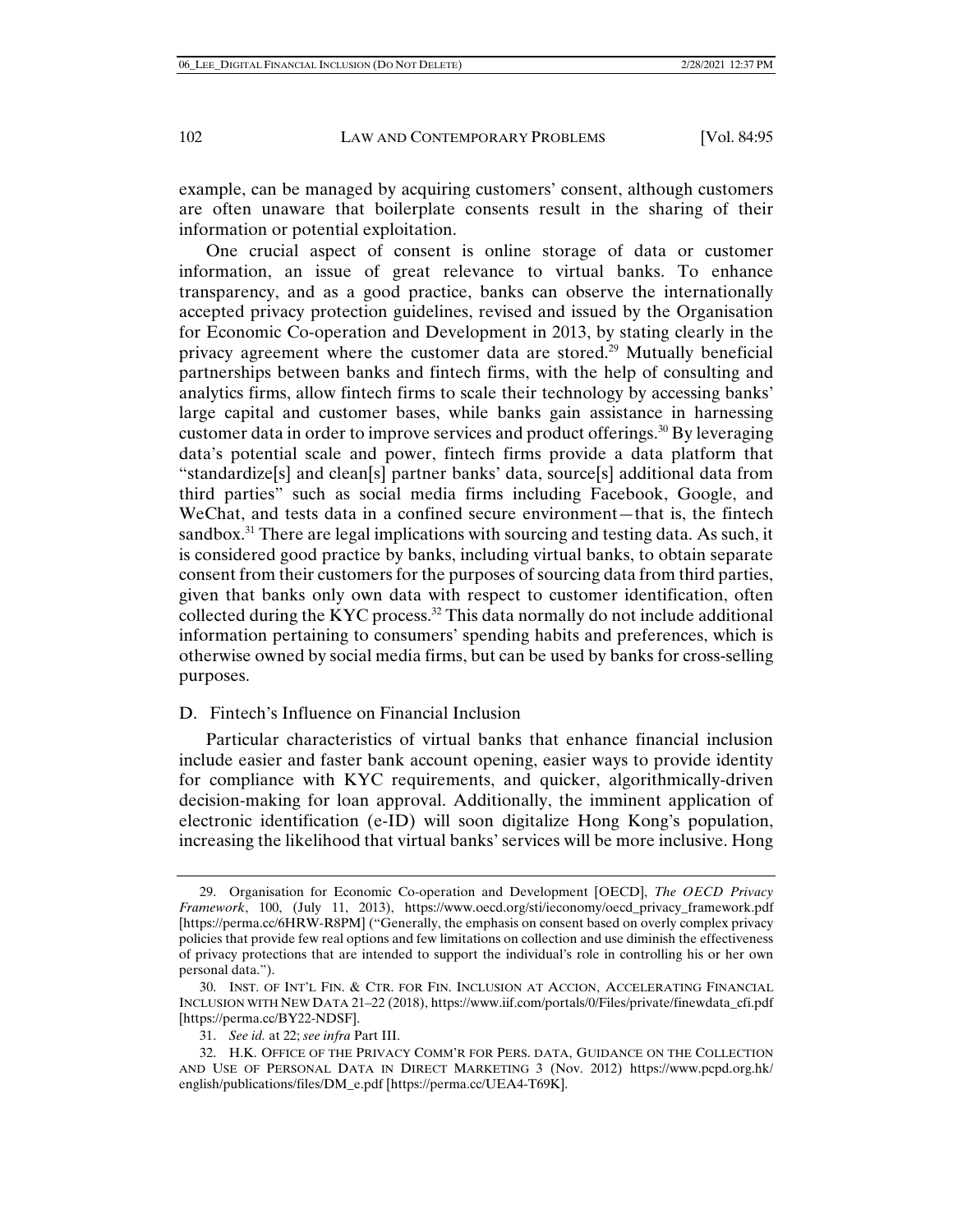Kong residents will in due course be issued a new e-ID that will give them easier access to online services offered by the government and, by extension, financial institutions.<sup>33</sup> Digital ID solution is a fundamental element of a KYC strategy for Hong Kong in the optimization of the CDD process and, ultimately, the increased penetration of financial inclusion in the territory.

Technology is an enabler. With the right technology, the right product offering, and the clear advantages that come with being more responsive and cost-effective than traditional banks, the eight new Hong Kong virtual banks will undoubtedly find a ready niche in a market where technology savvy clients may prefer "easier account opening . . . new credit card deals . . . (and cash back), and ... more favorable credit lines to acquire assets,"<sup>34</sup> especially if one presupposes that virtual banks would appeal to retail customers by being more sensitive to, say, the financing needs of SMEs and individuals.

The possibility of virtual banks further restricting financial access, however, is quite alarming. While it is one thing for virtual banks to adopt intelligent fintech apparatuses to make risk assessment decisions, it is another matter for a smart machine to deny SMEs and individuals access to credit.<sup>35</sup> Reliance on automated decision-making can lead to digital profiling, which may undermine the "rationality of algorithmic decisions."36 Not only should these decisions be subject to review, particularly if they produce legal or similarly significant impacts on data subjects (for example, bank customers), but they also lack the margin of tolerance and discretion that might be expected by human regulatees who are cooperating with human enforcement agents. In this respect, European regulators have sufficient reason to doubt fintech's effectiveness, and show an apparent readiness to bring human agents back into the loop.<sup>37</sup> Article 22 of the European Union's General Data Protection Regulation (GDPR) stipulates that data subjects have a right not to be subject to decisions based solely on automated processing (which may amount to profiling).38 This provision sets an archetypical standard of not granting licenses to fintech without some heavy qualifications to justify their deployments, for the simple reason that algorithmic decisions can be used to discriminate against data subjects.<sup>39</sup> There is, however, no equivalent provision to article 22 of the GDPR under the Hong Kong regime.

- 36. *Id.* at 226.
- 37. *Id.* at 228.
- 38. Council Regulation (EU) 2016/679, art. 22, 2016 O.J. (L 119) 1.

 39. *See* BROWNSWORD, *supra* note 35, at 228 ("While [article 22 of the GDPR] is extremely vague and open to all manner of interpretations, it puts down a marker: Europeans are not willing to grant a

 <sup>33.</sup> Nikki Sun, *Hong Kong to Launch New 'Electronic Identification' as Part of 'Smart City' Blueprint*, SOUTH CHINA MORNING POST (Oct. 14, 2017), https://www.scmp.com/news/hong-kong/ economy/article/2115365/hong-kong-launch-new-electronic-identification-part-smart [https://perma.cc/ Q6XD-7ZL7].

 <sup>34.</sup> *See* Khatri, *supra* note 17.

 <sup>35.</sup> *See* ROGER BROWNSWORD, LAW, TECHNOLOGY AND SOCIETY: RE-IMAGINING THE REGULATORY ENVIRONMENT 227 (John Paterson & Julian Webb eds., 2019) ("Now, while it is one thing for a smart machine to deny an agent access to credit, it is another matter for intelligent machines to make risk assessments . . . .").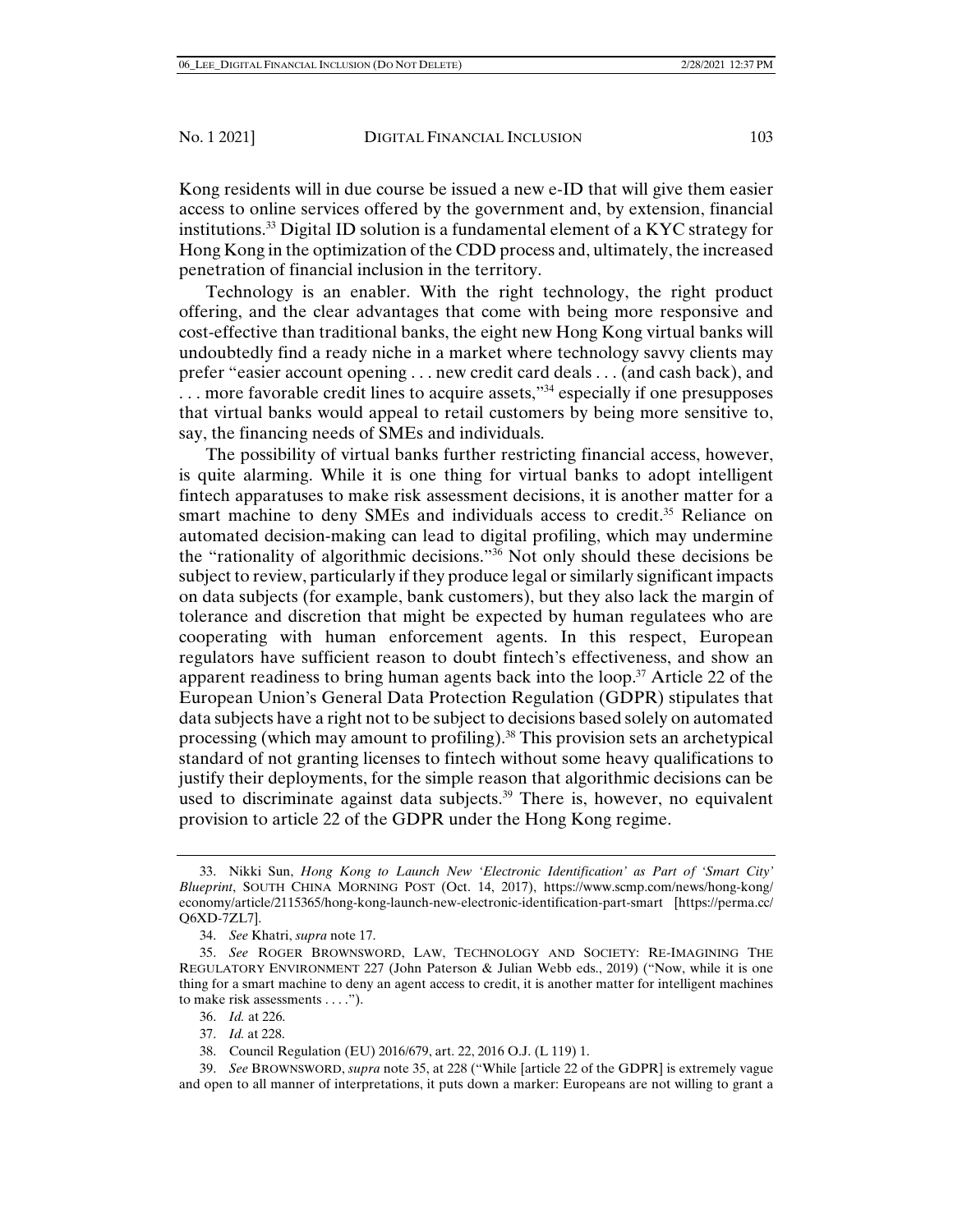# THE REGULATORY ENVIRONMENT: POLICY AND REGULATION

In general, the banking regulatory environment, both normative and nonnormative, aims to set and maintain coherent legal and regulatory standards for the purposes of risk prevention and mitigation. Consequently, regulatory standards are inevitably and closely tied to risks. For example, the HKMA's riskbased supervisory framework prescribes eight basic types of risks related to: credit, interest rate, market, liquidity, operations, and reputation, along with legal and strategic risks.40 But other than those risks that are common to all banks with or without a physical presence, virtual banks are particularly vulnerable to technical risks, which may result in an invasion of privacy and security breaches because virtual banks operate solely online.

The current regime in Hong Kong does not subject virtual banks to specific ex ante regulation save for the Sandbox regime, which is, strictly speaking, a temporary mechanism instead of a specific regulation. The HKMA first launched the Fintech Supervisory Sandbox (FSS or Sandbox) in September 2016.41 In November 2017, the HKMA launched the FSS 2.0, which introduced the Fintech Supervisory Chatroom to facilitate regular and effective two-way communication between the regulator and the regulate  $e^{42}$ . The Sandbox regime is about developing a relationship between the regulator and a fintech start-up under which new technology can be tried out under close supervision but without the need to comply with some existing requirements, pending possible reformulation of the requirements when the technology is rolled out widely.

Regulations for virtual banks include, among others, the Banking Ordinance and Banking Rules,<sup>43</sup> the Anti-Money Laundering and Counter-Terrorist Financing Ordinance,<sup>44</sup> and the Personal Data (Privacy) Ordinance (PDPO).<sup>45</sup> Virtual banks are also governed by HKMA's Supervisory Policy Manual<sup>46</sup> and

42. *Id*.

 43. *See* Banking Ordinance, (2019) Cap. 155 (H.K.); Banking (Capital) Rules, (2012) Cap. 155L (H.K.); Banking (Disclosure) Rules, (2012) Cap. 155M, (H.K.); Banking (Liquidity) Rules, (2015) Cap. 155Q, (H.K.); Banking (Exposure Limits) Rules, (2019) Cap. 155S, (H.K.).

44. Anti-Money Laundering and Counter-Terrorist Financing Ordinance, (2019) Cap. 615 (H.K.).

45. Personal Data (Privacy) Ordinance, (2018) Cap. 486 (H.K.).

social license for automated decision-making without some heavy qualifications about bringing humans back into the loop."); *see also id.* at 223–24 (explaining that algorithms can import bias and covertly or overtly discriminate).

 <sup>40.</sup> H.K.MONETARY AUTH., SUPERVISORY POLICY MANUAL, Risk Management Framework (IC-1) (2017), https://www.hkma.gov.hk/media/eng/doc/key-functions/banking-stability/supervisory-policymanual/IC-1.pdf [https://perma.cc/LY3G-SHAN].

<sup>41.</sup> Press Release, H.K. Special Admin. Region, LCQ22: Support for Start-Up Enterprises (Feb. 7, 2018), https://www.info.gov.hk/gia/general/201802/07/P2018020700348.htm [https://perma.cc/J9LP-YNUZ].

 <sup>46.</sup> *See* H.K. MONETARY AUTH., SUPERVISORY POLICY MANUAL, Introduction (IN) at 1 (2001), https://www.hkma.gov.hk/media/eng/doc/key-functions/banking-stability/supervisory-policy-manual/IN. pdf [https://perma.cc/Y4GE-EG2W] ("This Manual sets out the HKMA's supervisory policies and practices, the minimum standards AIs [that is, Authorized Institutions] are expected to attain in order to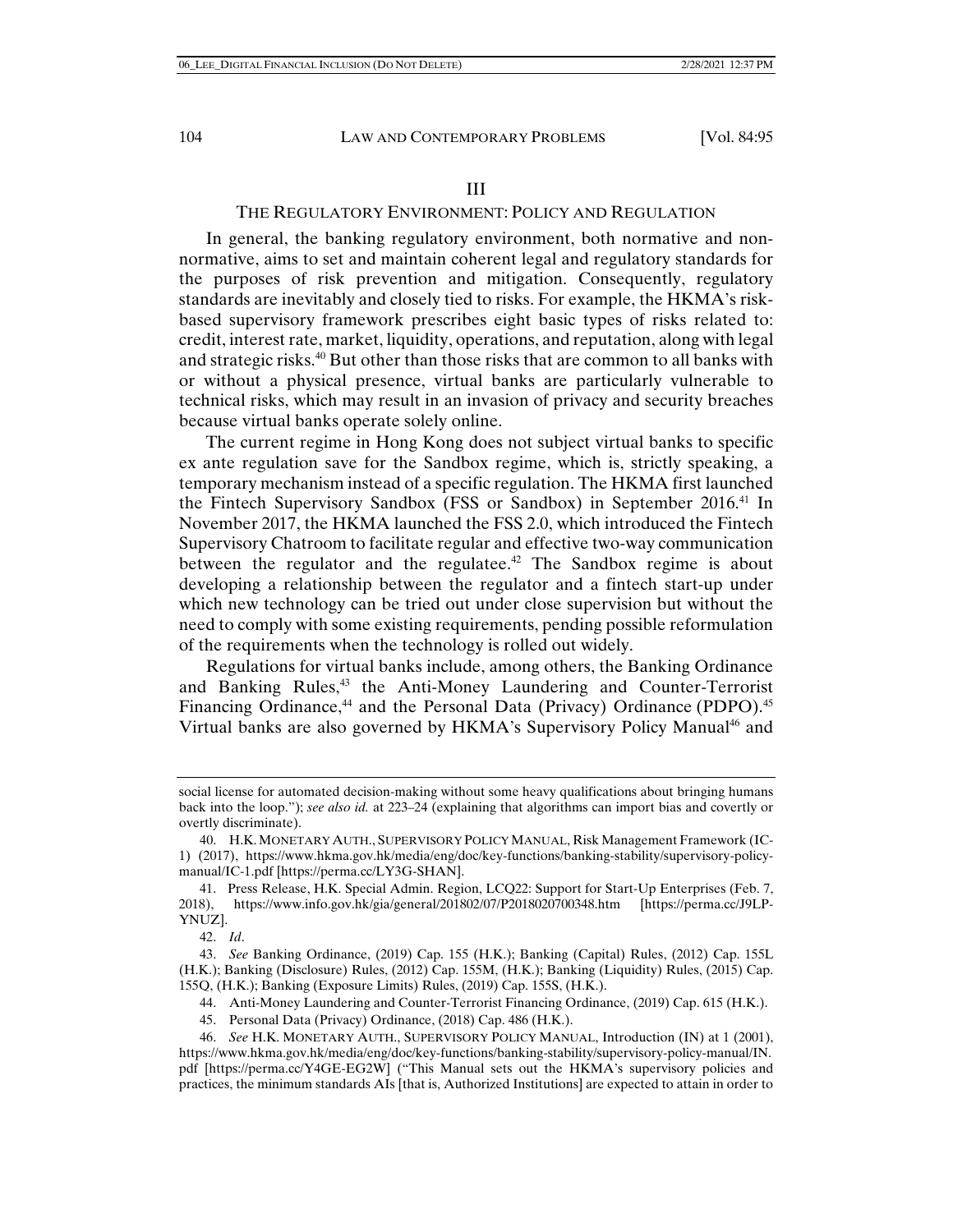the non-legislative HKMA guidelines such as the Treat Customers Fairly Charter.47 The following discussion will focus on the first three pieces of legislation as they relate to the minimum capital requirement, onboarding of clients, and data privacy protection. Notably, the regulatory framework has yet to catch on, considering that the PDPO is slated for legislative amendment.

# A. Minimum Capital and Related Requirements

As emphasized by the HKMA, in order to protect banks and their customers, all licensed banks, including virtual bank licensees, must meet the HKMA's minimum paid-up capital requirement of HKD\$300 million, as stipulated in the Banking Ordinance<sup>48</sup> and the Banking (Capital) Rules.<sup>49</sup> The HKMA thus refuted a previous suggestion, raised during the consultation process, of "allowing a lower initial minimum paid-up capital requirement, similar to the level for deposit-taking companies," at HKD\$25 million, stressing that the Banking Ordinance does not provide the HKMA with any flexibility whatsoever to authorize a virtual bank without it meeting all of the authorization criteria.<sup>50</sup> By comparison, "[t]he UK set[s] the capital requirement for its virtual bank licensees at US\$5.8 million," which is equivalent to approximately HKD\$44.95 million, "but requires them to develop exit plans," with the regulatory intent to protect customers when virtual banks cease operations because of business model failures. $51$ 

Since the HKMA also imposes a similar exit plan requirement, it was suggested that the HKMA should reduce the minimum capital requirement, although it did not accept this argument.<sup>52</sup> This combination of a high capital requirement and an exit planning requirement could be quite onerous, since a high capital requirement is not only burdensome on its own but virtual banks must also comply with a resolution planning requirement. It might be reasonable

52. *Id*.

satisfy the requirements of the Banking Ordinance and recommendations on best practices that AIs should aim to achieve.").

 <sup>47.</sup> *See* Press Release, H.K. Monetary Auth., Treat Customers Fairly Charter (Mar. 28, 2014), https://www.hkma.gov.hk/media/eng/doc/key-information/guidelines-and-circular/2014/20140328e1.pdf [https://perma.cc/Z7CP-K7UV] (explaining the Charter and its guiding principles).

 <sup>48.</sup> Banking Ordinance, (2019) Cap. 155, § 97C(1) (H.K.). *See also* Press Release, H.K. Monetary Auth., Guideline on Authorization of Virtual Banks (May 30, 2018), https://www.hkma.gov.hk/eng/newsand-media/press-releases/2018/05/20180530-3/ [https://perma.cc/manage/create?folder=14471].

 <sup>49.</sup> Banking (Capital) Rules, (2012) Cap. 155L, § 226 (H.K.).

 <sup>50.</sup> H.K. MONETARY AUTH., GUIDELINE ON AUTHORIZATION OF VIRTUAL BANKS CONSULTATION CONCLUSIONS 7, 9 (2018), https://www.hkma.gov.hk/media/eng/doc/key-information/ press-release/2018/20180530e3a1.pdf [https://perma.cc/C48B-V9EF]. *See* Press Release, H.K. Monetary Auth., Guideline on Authorization of Virtual Banks (May 30, 2018) https://www.hkma.gov.hk/eng/newsand-media/press-releases/2018/05/20180530-3/ [https://perma.cc/6HCC-VF9D] (explaining the public consultation role within the process of revising and publishing the Virtual Banking Guideline).

 <sup>51.</sup> Hejian Ma & Simon Wang, Letter to the Editor, *For Virtual Banking to Thrive in Hong Kong, Regulators Must Encourage Small Players and Innovation*, S. CHINA MORNING POST (Aug. 5, 2019), https://www.scmp.com/comment/letters/article/3021167/virtual-banking-thrive-hong-kong-regulatorsmust-encourage-small [https://perma.cc/S2F9-NV8B].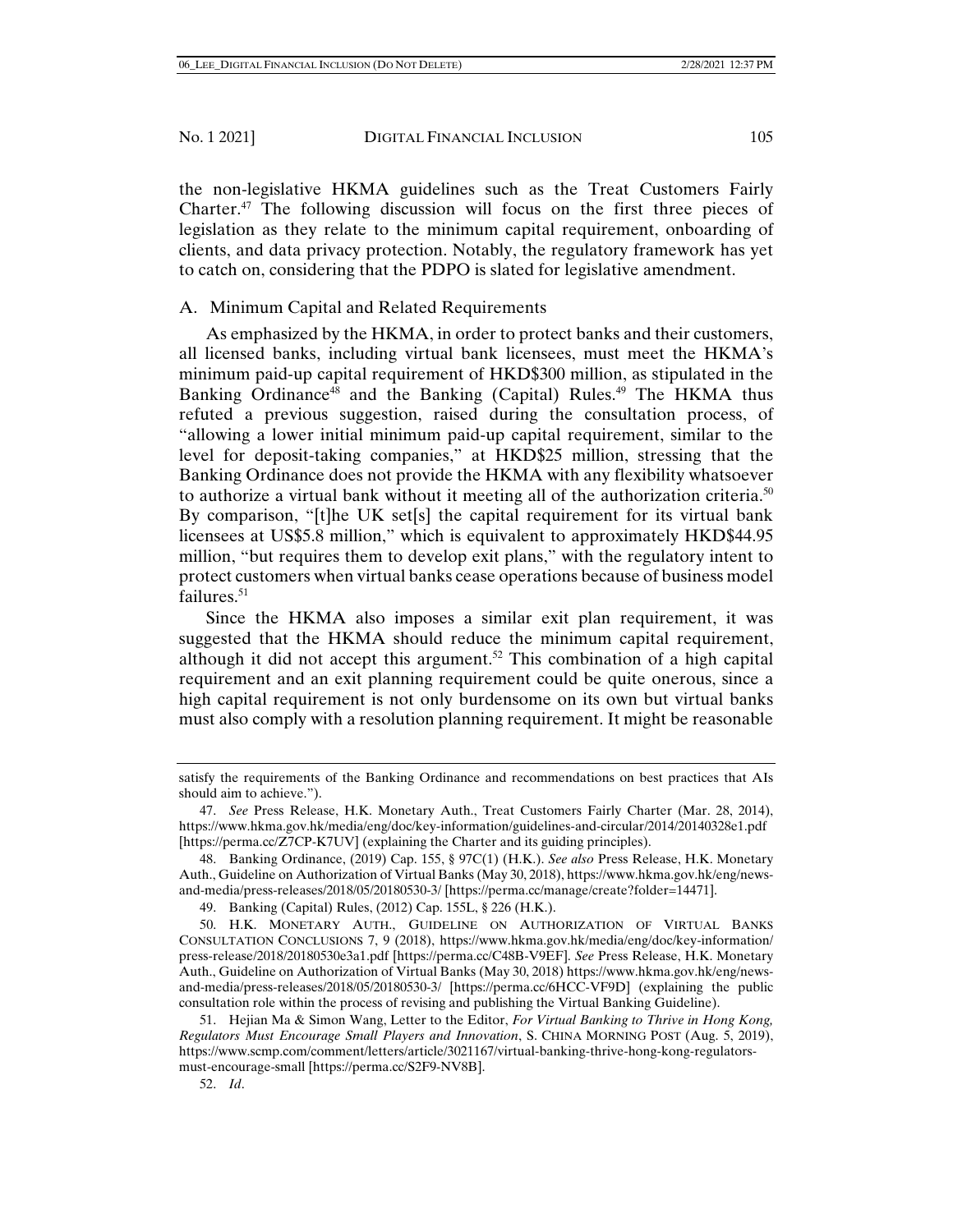if prudential requirements could be calibrated according to the level of deposits held by virtual banks. In this case, a proportionate approach is arguably more suitable than a one-size-fits-all approach.

Also relevant to banking capital is banking profit. It is possible that virtual banks will face greater challenges in maintaining both capital and profit levels due to the impact of COVID-19, which has compelled traditional banks to reassess their loan practices as bad loans loom large. Virtual banks will likely follow suit, which could disrupt Hong Kong's financial inclusion agenda. It is uncertain in the following years whether the digital financial infrastructure, which underpins virtual banks' operations, will and can be leveraged to overcome the financial challenges presented by the pandemic.

## B. AML/CFT Requirements for Onboarding Clients

Virtual banking typically entails the onboarding of individual customers remotely through electronic channels such as mobile apps or the internet.<sup>53</sup> When compared with current operating models of onboarding clients in person—with particular reference to banks' conducting of CDD measures when the customer is in front of staff—onboarding clients remotely may present greater risks to banks, as the HMKA warned in 2019.<sup>54</sup> The HKMA further pointed out that certain factors aggravate these risks. These factors relate to, inter alia, the use of stolen or fake identities and the ability to create multiple fictitious remote account applications, which may pose challenges to deterring and detecting money laundering and other risks associated with financial crimes, apart from probable data security breaches.<sup>55</sup> These potential risks have profound implications for financial services regulatory compliance given that virtual banks, similar to traditional banks, must comply with requirements under Hong Kong's AML/CFT law<sup>56</sup> and its AML/CFT Guideline for obtaining and verifying customer information.57

 <sup>53.</sup> Memorandum from Carmen Chu, Exec. Dir., H.K. Monetary Auth., to The Chief Exec., All Authorized Institutions (Feb. 1, 2019), https://www.hkma.gov.hk/media/gb\_chi/doc/key-information/ guidelines-and-circular/2019/20190201c1.pdf [https://perma.cc/4E6A-8JVH].

 <sup>54.</sup> *Id*.

 <sup>55.</sup> *Id*.

 <sup>56.</sup> *See* Anti-Money Laundering and Counter-Terrorist Financing Ordinance, (2019) Cap. 615 (H.K.). The risks associated with remote onboarding clients may not be fully captured by Hong Kong's AML/CFT law and its AML/CFT Guideline for customer due diligence purposes, as the regulations were formed when the onboarding of clients was conducted in person.

 <sup>57.</sup> *See* H.K. MONETARY AUTH., GUIDELINE ON ANTI-MONEY LAUNDERING AND COUNTER-TERRORIST FINANCING (FOR AUTHORIZED INSTITUTIONS) 8 (2018), https://www.hkma.gov.hk/ media/eng/doc/key-information/guidelines-and-circular/guideline/g33.pdf [https://perma.cc/G858-G46C] ("[J]urisdictions, competent authorities, and AIs are expected to identify, assess and understand the ML/TF [Money Laundering/Terrorist Financing] risks to which they are exposed and take AML/CFT measures commensurate with those risks in order to manage and mitigate them effectively.").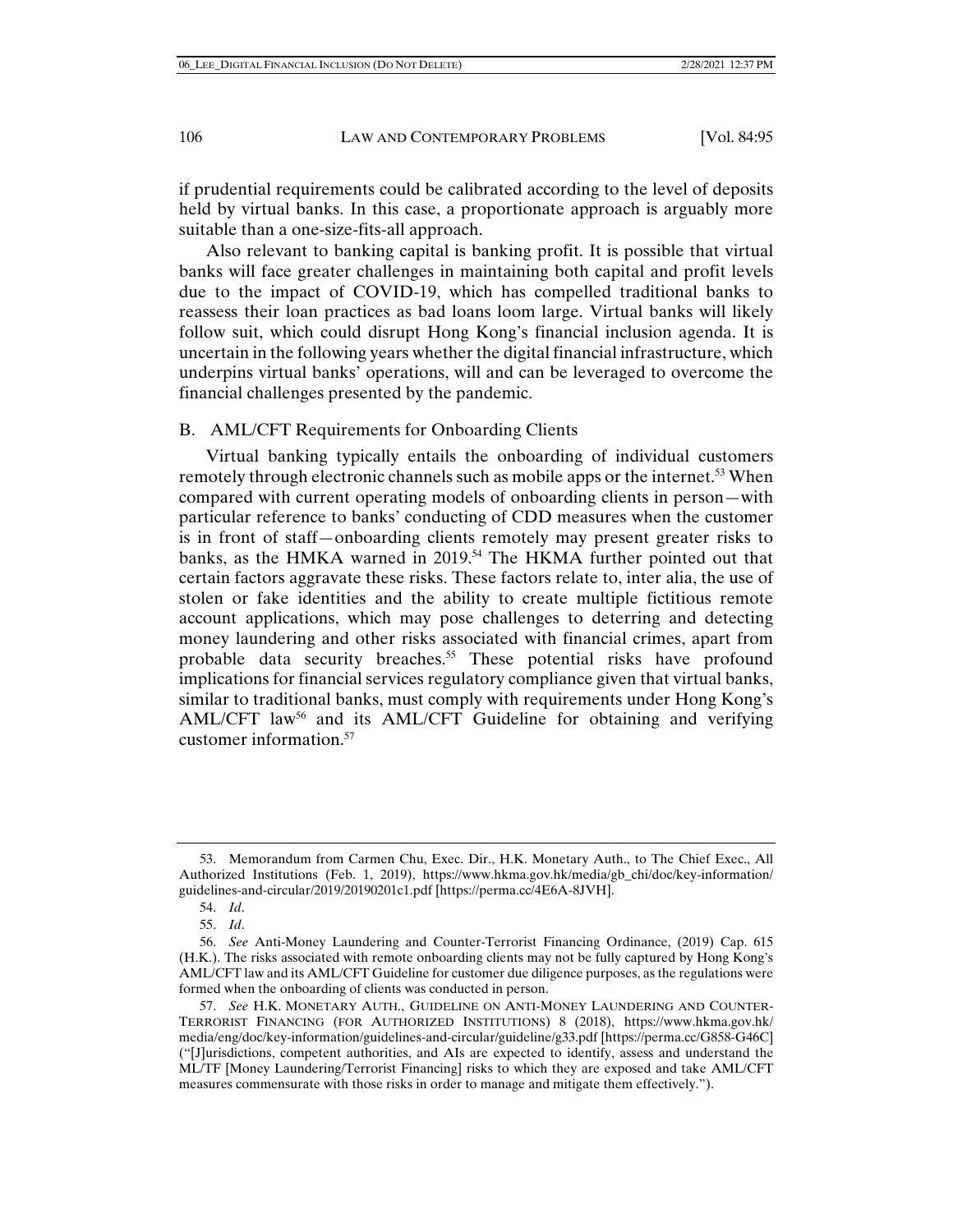Traditional banks and virtual banks are subject to the same regulatory supervisory standards.<sup>58</sup> Many established financial processes, including onboarding customers for loans and deposits, are still paper-based, as the regulations dictate that all customer records are to be stored for seven years in digital, microfilm, and paper forms.<sup>59</sup> Since this storage requirement applies to all banks in Hong Kong, including virtual banks, it is clear that banking is an industry that prioritizes safety over speed or efficiency.<sup>60</sup>

There are pros and cons to this regulatory inflexibility. The pros are that fair competition is ensured among traditional and virtual banks, while the cons would likely include hindering digital financial inclusion. Since regulatory requirements remain the same, it begs the question of whether virtual banks are practically able to take on board the riskier, rejected customers of mainstream banks. This is a point of central policy tension which requires some balancing act between financial inclusion and AML/CFT compliance tests. For virtual banks, it is also about risk perception, given that the onboarding of clients is guided by the riskbased approach. It is debatable whether this risk-based approach—which encourages banks to open accounts for individuals or business entities with higher money laundering and terrorist financing risks but imposes higher responsibility for the continued monitoring of such accounts for a period of time—is consistent with banks' expectations.

# C. Data Privacy Requirements Under The PDPO

The HKMA's position has been that for the sake of fairness, regardless of whether or what new technology will be deployed, a legal or regulatory framework should be broad and technologically neutral in order to cover all types of banks. Likewise, both manual and electronic records are subject to data protection legislation in Hong Kong if they contain personal data.<sup>61</sup>

While the European Union's GDPR protects "the right not to be subject to a decision based solely on automated processing, including profiling,"62 and the right to object to the processing of personal data, $63$  there are no equivalent provisions protecting those rights in the PDPO. However, it should be noted that

 <sup>58.</sup> H.K. MONETARY AUTH., *supra* note 10, at 2 ("Virtual banks will be subject to the same set of supervisory requirements applicable to conventional banks. That said, some of these requirements will be adapted to suit the business models of virtual banks under a risk-based and technology-neutral approach.").

 <sup>59.</sup> *See* Securities and Futures (Keeping of Records) Rules, (2017) Cap. 571O § 10 (H.K.) ("SF(KR)R"). According to section 5.2 of the HKMA's Supervisory Policy Manual, the SF(KR)R applies to all Authorized Institutions, banks included. *See* H.K. MONETARY AUTH., SUPERVISORY POLICY MANUAL, Reporting Requirements Relating to Authorized Institutions' External Auditors under the Banking Ordinance (IC-3) (2003), https://www.hkma.gov.hk/media/eng/doc/key-functions/ banking-stability/supervisory-policy-manual/IC-3.pdf [https://perma.cc/3J5S-YZ3K].

 <sup>60.</sup> Khatri, *supra* note 17.

 <sup>61.</sup> The Personal Data (Privacy) Ordinance is the data protection legislation in Hong Kong which contains the data protection principles. Personal Data (Privacy) Ordinance, (2018) Cap. 486 (H.K.).

 <sup>62.</sup> Council Regulation (EU) 2016/679, art. 22, 2016 O.J. (L 119) 1.

 <sup>63.</sup> *Id.* at art. 21.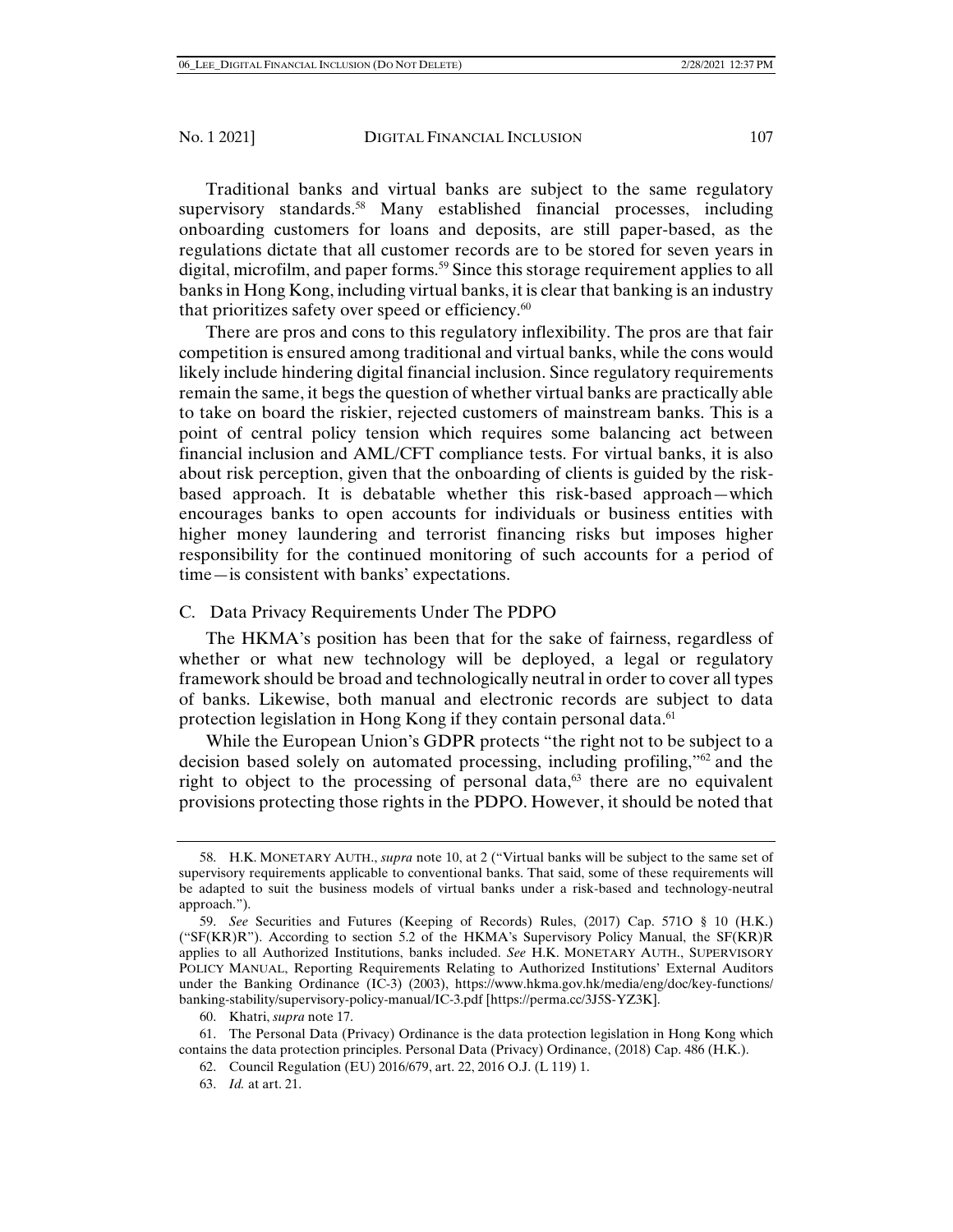under the PDPO, data subjects have the right to opt out of direct marketing activities which may otherwise be automatic in some cases.64 The PDPO also contains provisions that regulate data users from using personal data in data matching procedures.<sup>65</sup> Data matching is the process of comparing two sets of personal data individually collected for different purposes via computer programs or by non-manual means,<sup>66</sup> which is to some extent similar to automated processing or profiling. The main criticism of the PDPO in this area is that the regulation is not robust enough, such that it does not confer an explicit right for the data subject to object, and therefore does not sufficiently protect against the risk of invasion of privacy.<sup>67</sup>

# IV

#### GAPS AND SHORTFALLS IN VIRTUAL BANKS MEETING FINANCIAL INCLUSION

While virtual banking has the potential to be a step towards financial inclusion, it is not able to address every problem with financial access. This Part details the ways in which virtual banking may fall short of meeting the goals of financial inclusion, including problems caused by regulation and limitations that are inherent in the business model of virtual banks.

#### A. Impact of Regulatory Burdens

The HKMA has maintained that regulations on banks must be technologically neutral. Hence, the same regulatory requirements are applied to virtual and traditional banks, regardless of whether or what technologies are used. This regulatory design is another example of the central policy tension between upholding fair competition—for all banks—and promoting financial inclusion—by fintech banks. It has been criticized for its failure to balance these two goals that are not necessarily contradictory.

Arguably, the HKMA is mistaken in imposing the same regulatory requirements on virtual and traditional banks alike. The HKMA "does not expect virtual banks to offer services that are not possible for traditional banks to provide via their eBanking platforms."68 Critics have questioned this principle, suggesting that there is no "point of issuing virtual bank licenses if the licensees

68. Ma & Wang, *supra* note 51.

 <sup>64.</sup> Personal Data (Privacy) Ordinance, (2018) Cap. 486 §§ 35G, 35L (H.K.).

 <sup>65.</sup> *Id.* §§ 30, 31.

 <sup>66.</sup> *See* Personal Data (Privacy) Ordinance, (2018) Cap. 486 (H.K.) ("[A]ny procedure whereby personal data collected for [one] or more purposes in respect of [ten] or more data subjects is compared (except by manual means) with personal data collected for any other purpose in respect of those data subjects  $\dots$ .").

 <sup>67.</sup> For one example of the criticism that the PDPO is insufficiently robust, *see* Robin Hui Huang, Cynthia Sze Wai Cheung & Christine Meng Lu Wang, *The Risks of Mobile Payment and Regulatory Responses: A Hong Kong Perspective*, 7 ASIAN J. L. & SOC'Y, no. 2, 2020, at 325, 339–340 ("Compared to the PDPO in Hong Kong, the GDPR also grants additional protection to the rights of its citizens. This includes the right to erasure (right to be forgotten), and the right to restriction of processing. Currently, there are no such rights in Hong Kong, and data controllers are only restricted by Principle 2 of the PDPO, which stipulates that any personal data shall not be retained for a period longer than necessary.").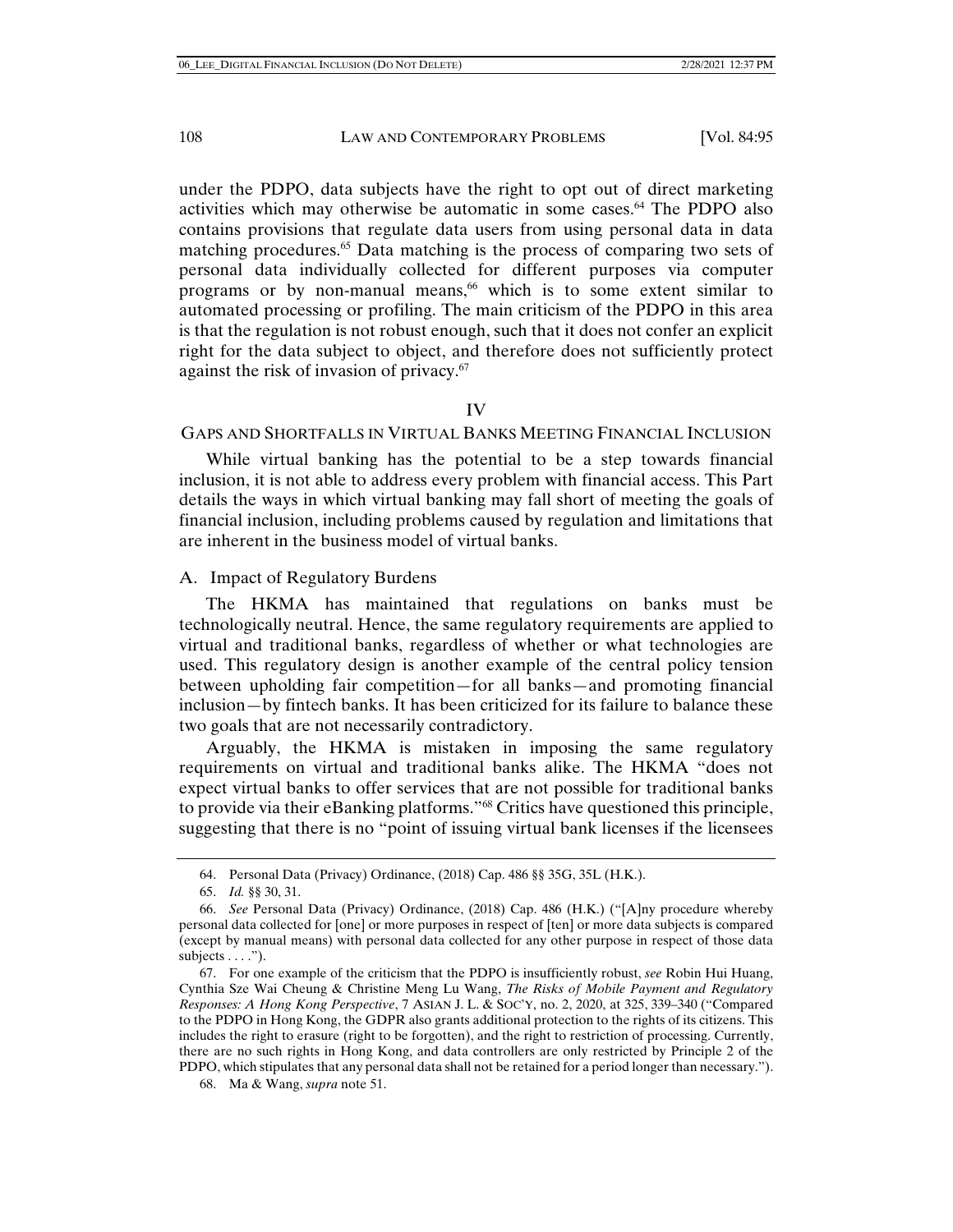are not expected to offer new services"69 or to enjoy proportionately different regulatory treatment. Going forward, it is necessary for regulators, lawmakers, and policymakers to consider whether virtual banks should instead be subject to some specific ex ante regulation that is not merely technologically neutral and general, but rather acknowledges the differences between virtual and traditional banks. Otherwise, it may be too costly for virtual banks to operate.

Subjecting virtual banks to the same regulatory requirements as traditional banks may prevent them from thriving.<sup>70</sup> For example, those virtual banks supported by large corporations such as Ant Group, Tencent, Xiaomi, Ping An, Bank of China, and other heavyweight investors may not have difficulty meeting the minimum capital requirement, since they have "more financial capital at their disposal and less pressure to make profits in the short term."71 However, the same requirements may exclude fintech start-ups from offering new services, given that the minimum capital requirement is a barrier to entry and thus also a barrier to the provision of new services by small fintech start-ups. The HMKA also does not set clear expectations or make suggestions for the creative financial services that virtual banks could potentially provide.<sup>72</sup>

The HKMA has been criticized for both the stringent capital requirement and unclear demands on innovation, which may have discouraged fintech start-ups from applying for virtual banking licenses.<sup>73</sup> For these reasons, the Hong Kong government was called upon "to review and reform its virtual banking policies to attract virtual bank investors from more diverse backgrounds."74 In sum, the regulatory environment in Hong Kong is such that the policy has clearly been set to promote financial inclusion, while the regulatory framework may hinder financial inclusion.

1. Minimum Capital Requirement

The HKMA's inflexibility in exploring options for lowering the minimum capital requirement, in line with those applied to virtual bank licensees in comparable jurisdictions—for example, the United Kingdom—has caused public concern. A possible solution is to issue lower banking licenses to fintech startups, allowing them to operate as deposit-taking companies rather than fully licensed banks, since they may struggle to meet the stringent capital requirement. In doing so, virtual banks with smaller capital can facilitate digital financial inclusion by extending basic banking services to retail customers, including individuals and SMEs that were previously financially excluded or marginalized.

 <sup>69.</sup> *Id*.

 <sup>70.</sup> *Id*.

 <sup>71.</sup> *Id.*

 <sup>72.</sup> *See id.* ("[T]he HKMA should consider relaxing the capital requirements for virtual bank licensees and setting clear expectations for creative financial services in order for society to benefit from virtual banking.").

 <sup>73.</sup> *Id.*

 <sup>74.</sup> *Id*.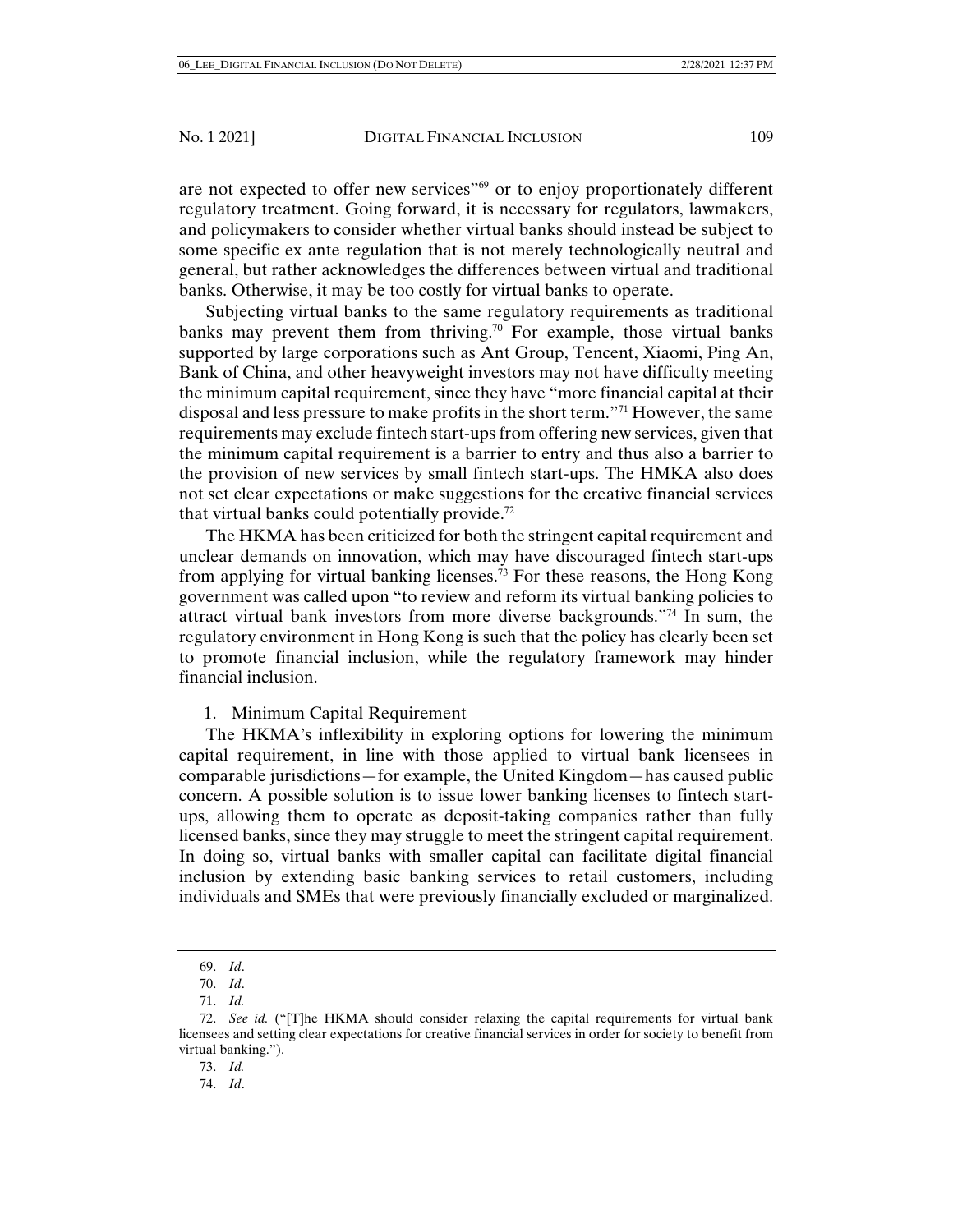This proposition also aligns with the spirit of the "tiered account services," a new initiative by the HKMA that explores, with banks, the introduction of Simple Bank Accounts (SBAs).<sup>75</sup> SBAs refer to a new "tier of [bank] accounts derived from traditional accounts [which] focus[] on [the] provision of basic banking services such as deposits, withdrawals, [and] local and cross-border remittances."76 Narrowing the service scope and transaction volume required of SBAs means that less extensive CDD measures are required for those accounts.<sup>77</sup> Progressive or tiered CDD approaches have been developed as a result of the application of the risk-based approach to CDD measures.<sup>78</sup> By implication, to facilitate financial inclusion, banks must be able to exercise reasonable flexibility with respect to the types of identifying information required.<sup>79</sup> This is an example of how regulations towards both the minimum capital and AML/CFT requirements may be relaxed.

#### 2. AML/CFT Compliance Requirement

According to KPMG International's *Global Anti-Money Laundering Survey*, issued in 2014, the cost of AML/CFT compliance "continue[s] to rise at an average rate of 53 percent [per annum] for banking institutions, exceeding previous predictions of over 40 percent [made] in 2011."80 As of 2018, the average bank spends around US\$48 million per year on AML/CFT compliance.<sup>81</sup>

Rising AML/CFT compliance costs, uncertainty about the extent to which banks must exercise due diligence, and questions about the implementation of the KYC requirement have the potential to hinder financial inclusion. Indeed, virtual banks have been left reeling from the complexity of a legal and regulatory environment marked by a multitude of rules pertaining to data collection, storage, control, and ownership, inevitable by-products of the interplay between privacy (of personally identifiable information) and the KYC and AML/CFT requirements with which financial institutions must comply.

 <sup>75.</sup> Arthur Yuen, *Tiered Account Services: A New Initiative on Promoting Financial Inclusion*, H.K. MONETARY AUTH: INSIGHT (Apr. 12, 2019), https://www.hkma.gov.hk/eng/key-information/insight/ 20190412.shtml [https://perma.cc/BCC9-YF77].

 <sup>76.</sup> *Id.*

 <sup>77.</sup> *Id.*

 <sup>78.</sup> FIN. ACTION TASK FORCE, FATF GUIDANCE: ANTI-MONEY LAUNDERING AND TERRORIST FINANCING MEASURES AND FINANCIAL INCLUSION WITH A SUPPLEMENT ON CUSTOMER DUE DILIGENCE 10 (Nov. 2017) http://www.fatf-gafi.org/media/fatf/content/images/Updated-2017-FATF-2013-Guidance.pdf [https://perma.cc/QJ7Q-ZBC8].

 <sup>79.</sup> *See id.* at 11 (explaining that flexibility is seen in the risk-based approach of the United States Customer Identification Programme of the Bank Secrecy Act).

 <sup>80.</sup> KPMG, GLOBAL ANTI-MONEY LAUNDERING SURVEY 7 (2014) https://assets.kpmg/content/ dam/kpmg/pdf/2014/02/Global-Anti-Money-Laundering-Survey-O-201402.pdf [https://perma.cc/9DKS-YJ4F].

 <sup>81.</sup> *See Combating Financial Crime*, KPMG (Mar. 2019), https://home.kpmg/xx/en/home/ insights/2019/03/combating-financial-crime-fs.html [https://perma.cc/W99N-677A] (citing John Callahan, *Know Your Customer (KYC) Will be a Great Thing When it Works*, FORBES (July 10, 2018), https://www.forbes.com/sites/forbestechcouncil/2018/07/10/know-your-customer-kyc-will-be-a-greatthing-when-it-works/?sh=8b007278dbb9 [https://perma.cc/L48R-PMFL]).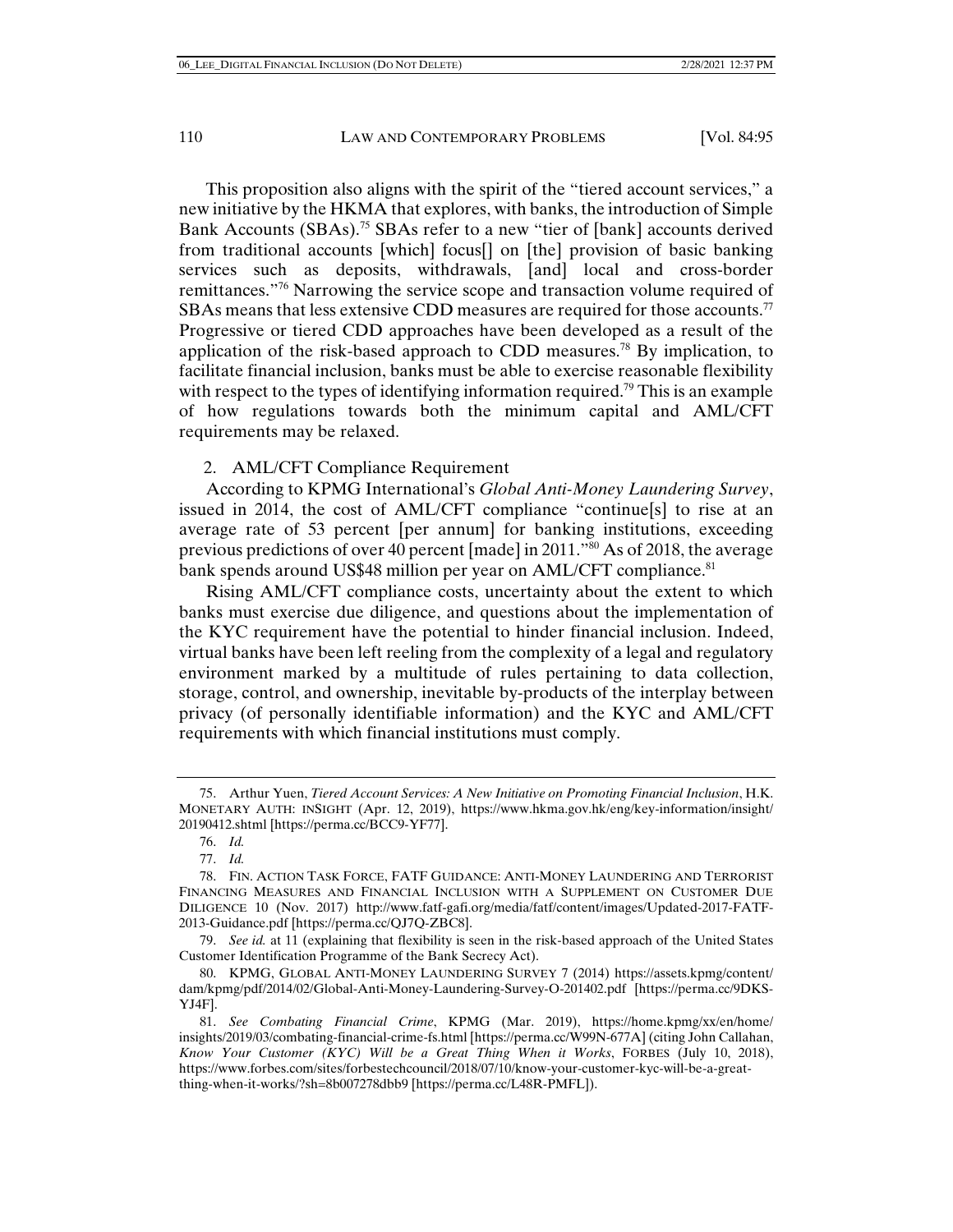# 3. Data Privacy Protection Requirement

As of publication, it is unclear whether changes to privacy requirements will be applied to the digital banking sphere and if so, what these changes will be. Neither is it clear when the HKMA and the Office of the Privacy Commissioner for Personal Data, Hong Kong will come up with a joint action plan to provide greater clarity on how and the extent to which virtual banks will be subject to existing personal data protection requirements.

Public trust is key to virtual banks' success. However, as mentioned in Part I, thirty-eight percent of the respondents of the PricewaterhouseCoopers survey indicated that they did not trust virtual banks with their personal data.<sup>82</sup> In addition, the lack of privacy right protection in the PDPO against profiling and data matching—as referred to in Part III—will further erode public trust. Unless and until the legal gap can be filled, digital financial inclusion cannot be fully achieved.

4. Virtual Banks' Ongoing Supervision Requirement

With respect to virtual banks' ongoing supervision requirement, the HKMA has said that it "does not consider it suitable to elaborate in the Guideline how specific supervisory requirements will be adapted to suit the business models of virtual banks."83 The HKMA's view reflects its recognition of the "unknown unknowns" in relation to (1) the virtual banking business model—due to virtual banks' extensive use of cloud technology for data storage and transaction processing<sup>84</sup>—and (2) the new regulatory environment—brought on by fintech, whose exponential growth and speed of development is unprecedented in the building of financial infrastructures.

The HKMA's resolution to not set specific guidelines for the ongoing supervision of virtual banks parallels the ideas in Professor Roger Brownsword's seminal book on law and technology, where Brownsword views regulatory mapping as somewhat difficult because it must contain both normative and nonnormative standards.<sup>85</sup> Examples of normative standards are rules for onboarding clients and keeping records, which are part of the AML/CFT requirements.86 In contrast, the Code of Banking Practice, "a non-statutory Code" issued by the Hong Kong Association of Banks and "updated from time to time in response to market developments and new or changes to relevant laws and regulations," <sup>87</sup> is normally treated as a non-normative standard. While regulators may be aware of the normative standards as they set the legislative parameters, they may not find

- 85. BROWNSWORD, *supra* note 35, at 192–98.
- 86. *See supra* Part III.B.

 <sup>82.</sup> Baura, *supra* note 2.

 <sup>83.</sup> H.K. MONETARY AUTH., *supra* note 50, at 3.

 <sup>84.</sup> *See id.* at 6–7 (explaining in response to comments about how "virtual banks would make extensive use of cloud technology and outsource data storage and transaction processing to third-party service providers" that the HKMA remains open-minded about alternatives for outsourcing).

 <sup>87.</sup> H.K. ASS'N OF BANKS, CODE OF BANKING PRACTICE (Oct. 19, 2018), https://www.hkab.org.hk/ DisplayArticleAction.do?sid=5&ss=3 [https://perma.cc/D86V-76DU].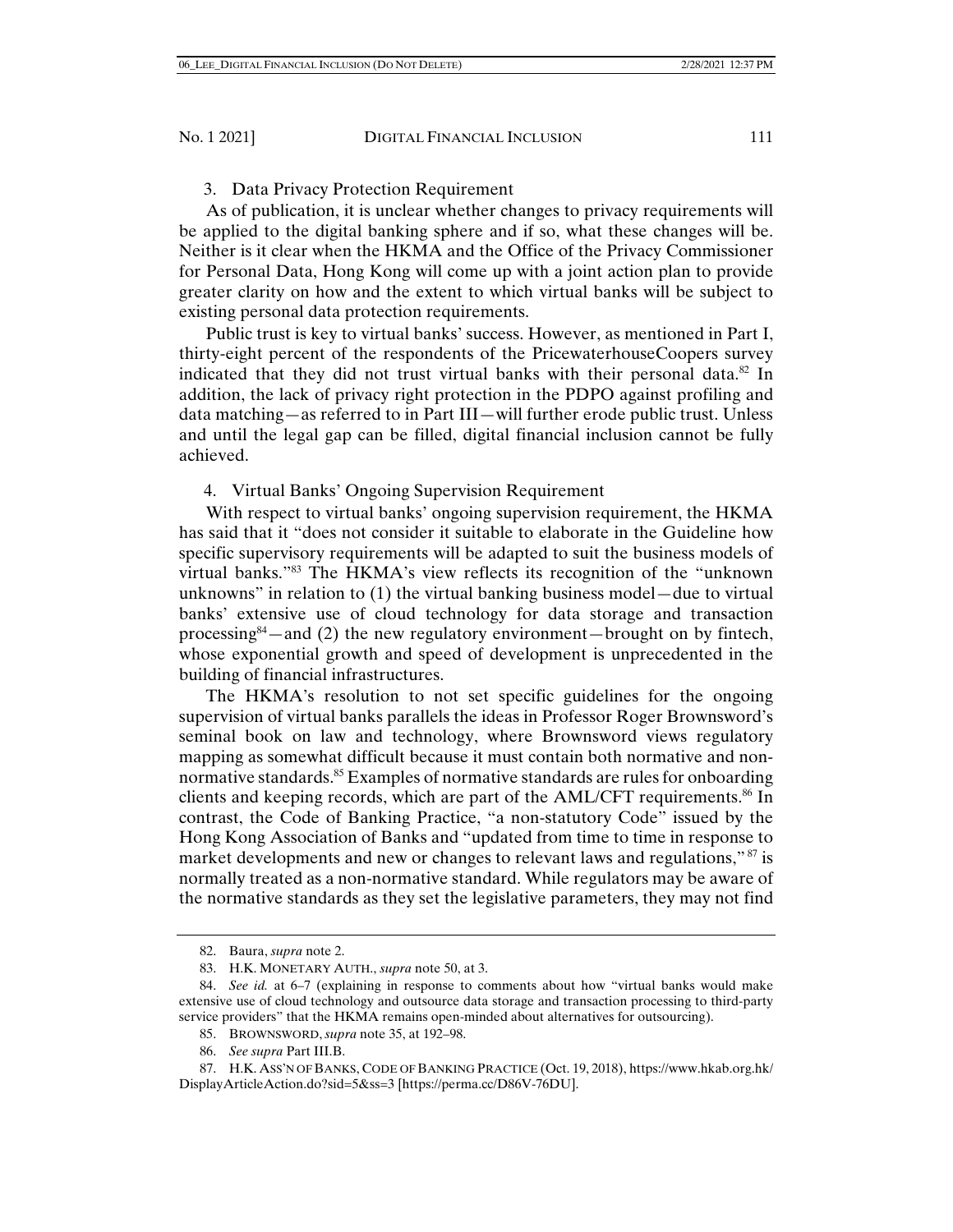it necessary or possible to include the non-normative standards, referring to the professionals' codes of conduct as an example. The non-normative standards may not be known by the regulatees or may be considered to be outside the regulatory purview, unless they are spelled out by the banking associations.

# B. Limitations in Virtual Banks' Business Model

Virtual banks may benefit from an open banking business model, in which banks work with third-party developers to further their own financial operations. In addition to the virtual banking licensing framework, the implementation of the Open API framework<sup>88</sup> also allows for access to credit and new products "that cater to an array of niche markets underserved by the large banks," thereby increasing financial inclusion.<sup>89</sup> Open APIs, which combine digital services offered by multiple companies, including banks and non-bank fintech firms, have been "applied by over 50% of incumbent banks."90 APIs play a significant role in financial inclusion as they have the potential to "enable secure, controlled, costeffective and granular access to data and/or functionality of systems."<sup>91</sup> An API ecosystem is conducive to financial inclusion.<sup>92</sup> Indeed, one of the policy objectives for the Open API framework is to "allow banks and their partners (called third party service providers, or TSPs)," to access and use bank generated data to provide a broader scope of services.<sup>93</sup>

Even so, the development of open banking—through the API framework is allegedly "stalling as the industry 'is clouded by uncertainty on data and privacy governance.'"94 The slow transition to a truly functional API ecosystem is thus impeding greater access to credit, which in effect disrupts financial inclusion efforts mobilized by the HKMA and the banking industry.

Both traditional and virtual banks can implement an open banking model, and may do so if they are interested in increasing digital revenue now that they are competing against each other. The increased partnership between banks and

93. *Id.* at 1–2.

 <sup>88.</sup> H.K. MONETARY AUTH., OPEN API FRAMEWORK FOR THE HONG KONG BANKING SECTOR 1 (July 18, 2018), https://www.hkma.gov.hk/media/eng/doc/key-information/press-release/2018/20180718 e5a2.pdf [https://perma.cc/ZQ2F-EMUY].

 <sup>89.</sup> *Open Banking Development Stalls in Hong Kong*, FINTECH NEWS HONG KONG (Oct. 19, 2020), https://fintechnews.hk/13700/open-banking/open-banking-development-stalls-in-hong-kong/ [https:// perma.cc/Q3TE-TYEG].

 <sup>90.</sup> *Id*.

 <sup>91.</sup> H.K. MONETARY AUTH., *supra* note 88, at 2.

 <sup>92.</sup> *Id*. (noting that at the initial stage the Open API framework focuses on retail banking).

 <sup>94.</sup> FINTECH NEWS HONG KONG, *supra* note 89 (quoting Patrick Chan, S&P Global Ratings, *Tech Disruption in Retail Banking: Hong Kong's Large Banks Are Pioneering The City's Fintech Development*, S&P GLOB. RATINGS (June 3, 2020), https://www.spglobal.com/ratings/en/research/articles/200603-techdisruption-in-retail-banking-hong-kong-s-large-banks-are-pioneering-the-city-s-fintech-development-11 396251 [https://perma.cc/7SGS-AAPT]; *see also* Frances Gagua, *Incumbent Lenders Rethink Business Models in Race Against Virtual Banks*, ASIAN BANKING & FIN. (Sep. 25, 2019), https:// asianbankingandfinance.net/retail-banking/exclusive/incumbent-lenders-rethink-business-models-inrace-against-virtual-banks [https://perma.cc/NDC3-B3LH] (noting that "open banking has yet to gain full momentum in Hong Kong" due to the lack of virtual infrastructure).